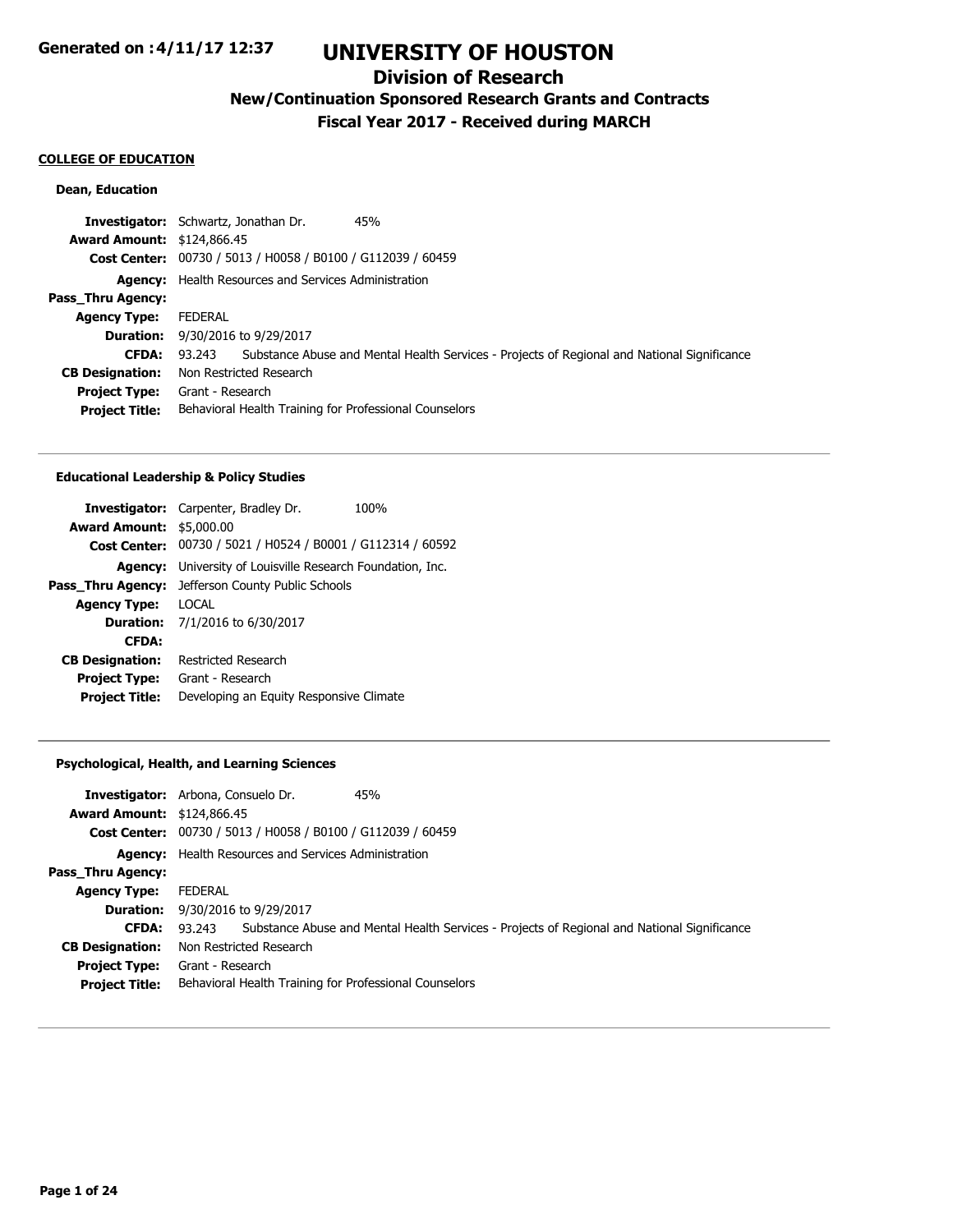## **Division of Research**

**New/Continuation Sponsored Research Grants and Contracts**

**Fiscal Year 2017 - Received during MARCH**

#### **COLLEGE OF EDUCATION**

## **Psychological, Health, and Learning Sciences**

|                                  | <b>Investigator:</b> CorreaFernandez, Virmarie Dr. 10%                       |
|----------------------------------|------------------------------------------------------------------------------|
| <b>Award Amount: \$26,801.70</b> |                                                                              |
|                                  | Cost Center: 00730 / 5016 / H0064 / B0001 / G111561 / 59946                  |
|                                  | <b>Agency:</b> Cancer Prevention and Research Institute of Texas             |
| <b>Pass Thru Agency:</b>         |                                                                              |
| <b>Agency Type:</b>              | STATE                                                                        |
|                                  | <b>Duration:</b> 8/31/2016 to 11/30/2017                                     |
| <b>CFDA:</b>                     |                                                                              |
| <b>CB Designation:</b>           | Restricted Research                                                          |
| <b>Project Type:</b>             | Grant - Research                                                             |
| <b>Project Title:</b>            | Statewide Dissemination of the "Taking Texas Tobacco Free" Workplace Program |
|                                  |                                                                              |

|                                  | <b>Investigator:</b> Nutt, Roberta Dr.                             | 100%                                                                          |
|----------------------------------|--------------------------------------------------------------------|-------------------------------------------------------------------------------|
| <b>Award Amount: \$17,400.00</b> |                                                                    |                                                                               |
|                                  | <b>Cost Center:</b> 00730 / 5016 / H0064 / B0100 / G112957 / 60525 |                                                                               |
| <b>Agency:</b>                   | University of Texas Health Science Center at Houston               |                                                                               |
| Pass Thru Agency:                |                                                                    |                                                                               |
| <b>Agency Type:</b>              | <b>STATE</b>                                                       |                                                                               |
|                                  | <b>Duration:</b> $9/1/2016$ to $8/31/2017$                         |                                                                               |
| <b>CFDA:</b>                     |                                                                    |                                                                               |
| <b>CB Designation:</b>           | Non Restricted Research                                            |                                                                               |
| <b>Project Type:</b>             | Grant - Research                                                   |                                                                               |
| <b>Project Title:</b>            |                                                                    | Counseling Psychology Practicum - UT Health Science Center / Jennifer Bahrman |

|                                   | <b>Investigator:</b> Reitzel, Lorraine Dr.                         | 85%                                                                          |
|-----------------------------------|--------------------------------------------------------------------|------------------------------------------------------------------------------|
| <b>Award Amount: \$227,814.45</b> |                                                                    |                                                                              |
|                                   | <b>Cost Center:</b> 00730 / 5016 / H0064 / B0001 / G111561 / 59946 |                                                                              |
|                                   | <b>Agency:</b> Cancer Prevention and Research Institute of Texas   |                                                                              |
| Pass_Thru Agency:                 |                                                                    |                                                                              |
| <b>Agency Type:</b>               | STATE                                                              |                                                                              |
|                                   | <b>Duration:</b> 8/31/2016 to 11/30/2017                           |                                                                              |
| <b>CFDA:</b>                      |                                                                    |                                                                              |
| <b>CB Designation:</b>            | Restricted Research                                                |                                                                              |
| <b>Project Type:</b>              | Grant - Research                                                   |                                                                              |
| <b>Project Title:</b>             |                                                                    | Statewide Dissemination of the "Taking Texas Tobacco Free" Workplace Program |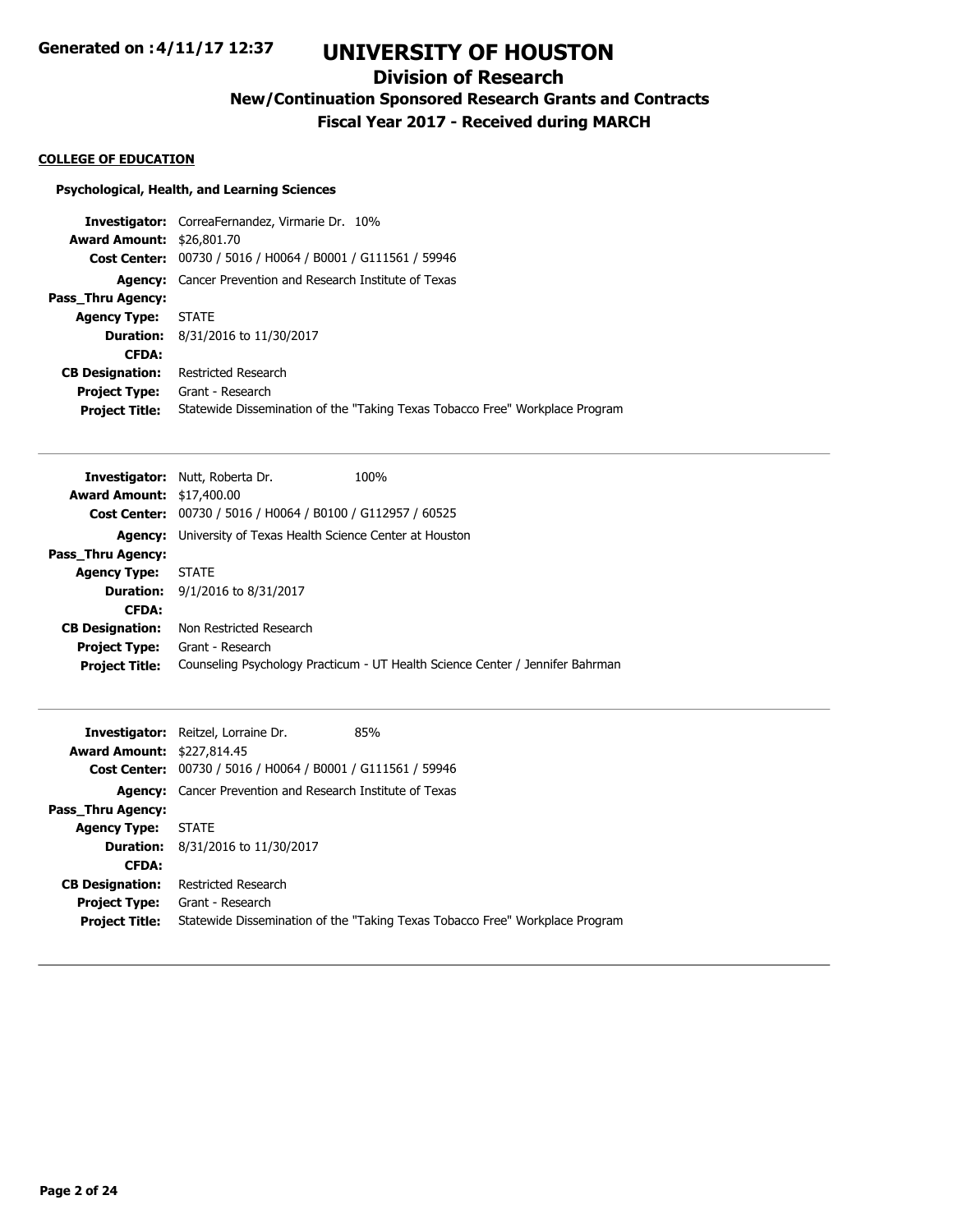## **Division of Research**

**New/Continuation Sponsored Research Grants and Contracts**

**Fiscal Year 2017 - Received during MARCH**

#### **COLLEGE OF EDUCATION**

### **UH Charter School**

**Investigator:** Paquin, Patricia Mrs. 100% **Award Amount:** \$500.00 **Cost Center:** 00730 / 5016 / H0441 / C0001 / C112582 / 60805 **Agency:** Region IV Educational Service Center **Pass\_Thru Agency: Agency Type:** STATE **Duration:** 8/17/2016 to 7/31/2017 **CFDA: CB Designation:** Non Research **Project Type:** Grant - Public Service **Project Title:** Region 4 School Support Grant

#### **COLLEGE OF LIBERAL ARTS AND SOCIAL SCIENCES**

## **Arte Publico Press**

|                                  | <b>Investigator:</b> Kanellos, Nicolas Dr.     | 100% |
|----------------------------------|------------------------------------------------|------|
| <b>Award Amount: \$25,000.00</b> |                                                |      |
| <b>Cost Center:</b>              | 00730 / 5013 / H0093 / C0001 / G111580 / 60837 |      |
| Agency:                          | National Endowment for the Arts                |      |
| Pass Thru Agency:                |                                                |      |
| <b>Agency Type:</b>              | <b>FEDERAL</b>                                 |      |
| Duration:                        | 1/1/2017 to 12/31/2018                         |      |
| <b>CFDA:</b>                     | Promotion of the Arts<br>45 024                |      |
| <b>CB Designation:</b>           | Non Research                                   |      |
| <b>Project Type:</b>             | Grant - Public Service                         |      |
| <b>Project Title:</b>            | NFA - Art Works FY 2017                        |      |
|                                  |                                                |      |

### **English**

|                                  | 25%<br><b>Investigator:</b> Tejada, Roberto                                                   |
|----------------------------------|-----------------------------------------------------------------------------------------------|
| <b>Award Amount: \$25,500.00</b> |                                                                                               |
|                                  | Cost Center: 00730 / 5013 / H0083 / C0001 / G112010 / 60456                                   |
|                                  | <b>Agency:</b> National Endowment for the Humanities                                          |
| Pass_Thru Agency:                |                                                                                               |
| <b>Agency Type:</b>              | <b>FEDERAL</b>                                                                                |
|                                  | <b>Duration:</b> $1/1/2017$ to $12/31/2018$                                                   |
| <b>CFDA:</b>                     | 45.162 Promotion of the Humanities_Teaching and Learning Resources and Curriculum Development |
| <b>CB Designation:</b>           | Non Research                                                                                  |
| <b>Project Type:</b>             | Grant - Public Service                                                                        |
| <b>Project Title:</b>            | Activating the Archive in Latin American and Latino Art History                               |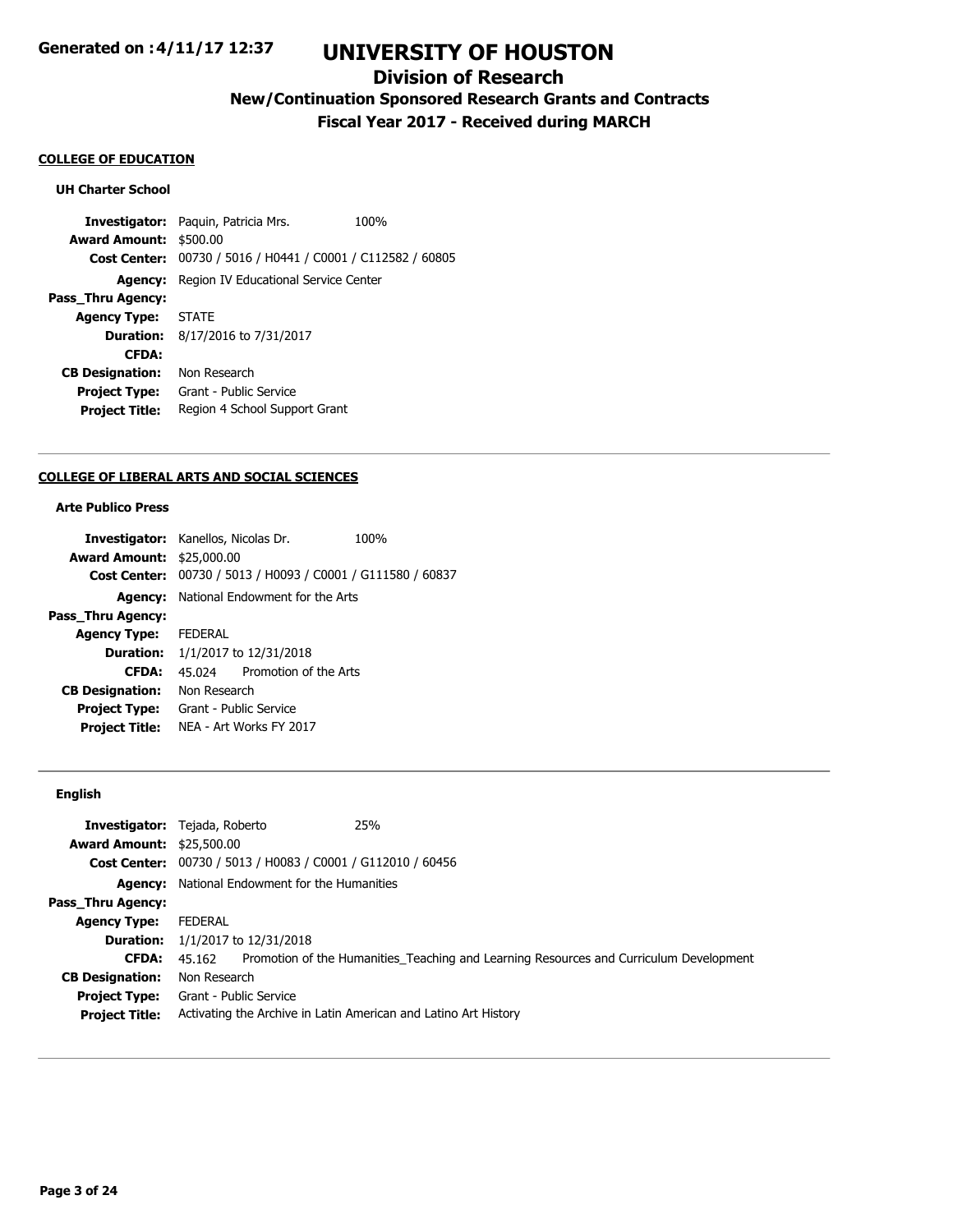## **Division of Research**

**New/Continuation Sponsored Research Grants and Contracts**

**Fiscal Year 2017 - Received during MARCH**

#### **COLLEGE OF LIBERAL ARTS AND SOCIAL SCIENCES**

### **Health and Human Performance**

**Investigator:** O'Connor, Daniel Dr. 5% **Award Amount:** \$13,400.85 **Cost Center:** 00730 / 5016 / H0064 / B0001 / G111561 / 59946 **Agency:** Cancer Prevention and Research Institute of Texas **Pass\_Thru Agency: Agency Type:** STATE **Duration:** 8/31/2016 to 11/30/2017 **CFDA: CB Designation:** Restricted Research **Project Type:** Grant - Research **Project Title:** Statewide Dissemination of the "Taking Texas Tobacco Free" Workplace Program

#### **Hispanic Studies**

|                                  | 25%<br><b>Investigator:</b> Ruisanchez Serr, Jose Dr.                                         |
|----------------------------------|-----------------------------------------------------------------------------------------------|
| <b>Award Amount: \$25,500.00</b> |                                                                                               |
|                                  | Cost Center: 00730 / 5013 / H0083 / C0001 / G112010 / 60456                                   |
|                                  | <b>Agency:</b> National Endowment for the Humanities                                          |
| Pass_Thru Agency:                |                                                                                               |
| <b>Agency Type:</b>              | FEDERAL                                                                                       |
|                                  | <b>Duration:</b> $1/1/2017$ to $12/31/2018$                                                   |
| <b>CFDA:</b>                     | 45.162 Promotion of the Humanities Teaching and Learning Resources and Curriculum Development |
| <b>CB Designation:</b>           | Non Research                                                                                  |
|                                  | <b>Project Type:</b> Grant - Public Service                                                   |
| <b>Project Title:</b>            | Activating the Archive in Latin American and Latino Art History                               |

#### **History**

| <b>Investigator:</b> Martin, James Dr. |                                               |                                                | 100% |
|----------------------------------------|-----------------------------------------------|------------------------------------------------|------|
| <b>Award Amount: \$165,492.00</b>      |                                               |                                                |      |
| Cost Center:                           |                                               | 00730 / 5013 / H0089 / A0001 / G113161 / 60852 |      |
|                                        | <b>Agency:</b> United States Military Academy |                                                |      |
| Pass Thru Agency:                      |                                               |                                                |      |
| <b>Agency Type:</b>                    | FEDERAL                                       |                                                |      |
|                                        | <b>Duration:</b> 7/5/2017 to 5/27/2018        |                                                |      |
| <b>CFDA:</b>                           | 00.000                                        | Not Elsewhere Classified                       |      |
| <b>CB Designation:</b>                 | Non Research                                  |                                                |      |
| <b>Project Type:</b>                   | Grant - Instruction                           |                                                |      |
| <b>Project Title:</b>                  | West Point Assignment Agreement               |                                                |      |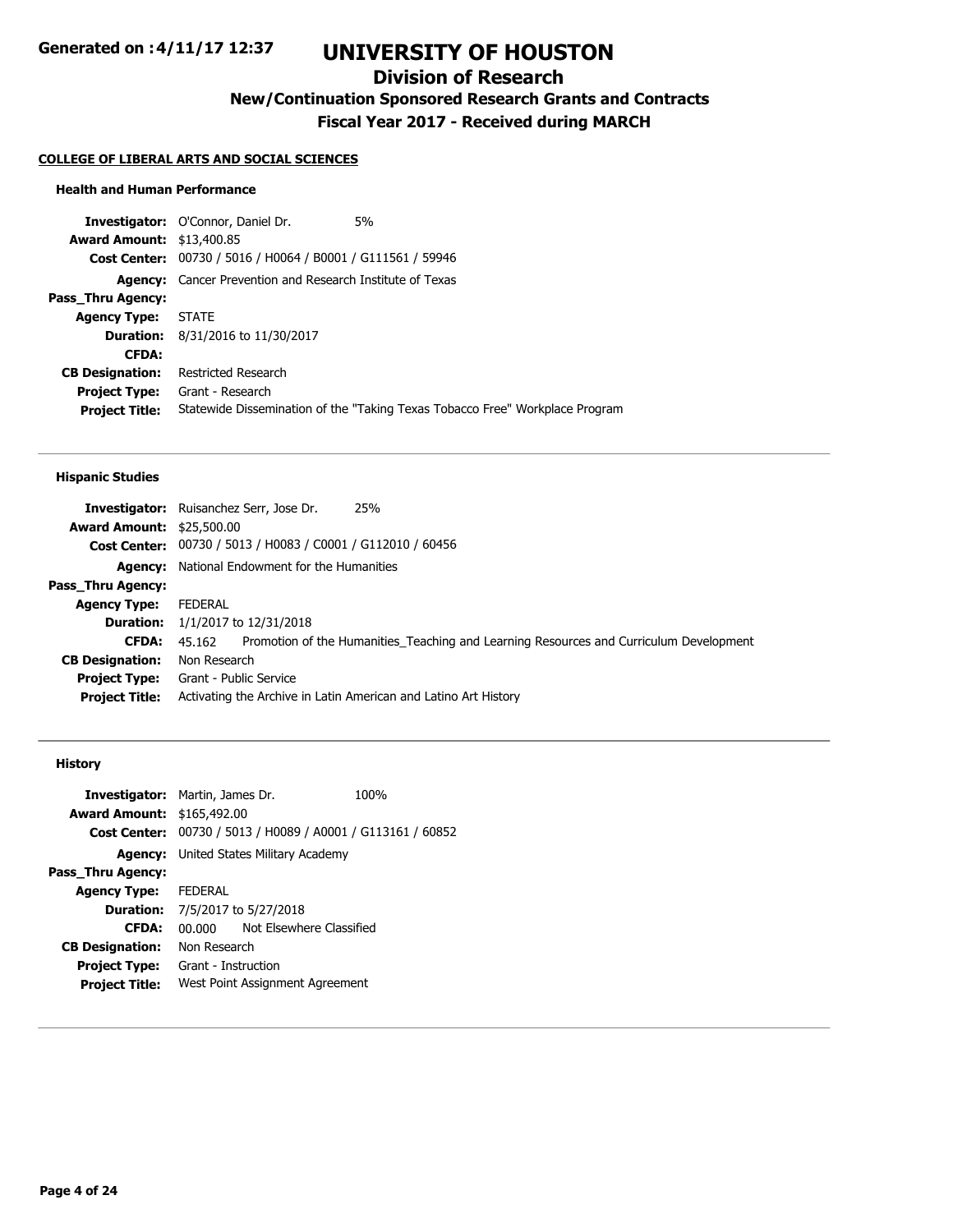# **UNIVERSITY OF HOUSTON**

## **Division of Research**

**New/Continuation Sponsored Research Grants and Contracts**

**Fiscal Year 2017 - Received during MARCH**

## **COLLEGE OF LIBERAL ARTS AND SOCIAL SCIENCES**

## **Psychology**

|                                 | Investigator: Leasure, J. Leigh Dr.                | 100% |
|---------------------------------|----------------------------------------------------|------|
| <b>Award Amount: \$1,000.00</b> |                                                    |      |
| <b>Cost Center:</b>             | 00730 / 5021 / H0125 / B0001 / C112887 / 60452     |      |
| Agency:                         | American Psychological Association                 |      |
| Pass Thru Agency:               |                                                    |      |
| <b>Agency Type:</b>             | NON PROFIT                                         |      |
| <b>Duration:</b>                | 1/1/2017 to 12/31/2017                             |      |
| <b>CFDA:</b>                    |                                                    |      |
| <b>CB Designation:</b>          | <b>Restricted Research</b>                         |      |
| <b>Project Type:</b>            | Grant - Research                                   |      |
| <b>Project Title:</b>           | How the Alcohol-Damaged Brain Responds to Exercise |      |

|                                   | <b>Investigator:</b> Zvolensky, Michael Dr.                        | 100%                                                                 |
|-----------------------------------|--------------------------------------------------------------------|----------------------------------------------------------------------|
| <b>Award Amount: \$916,000.00</b> |                                                                    |                                                                      |
|                                   | <b>Cost Center:</b> 00730 / 5021 / H0125 / B0001 / C111738 / 60573 |                                                                      |
|                                   | <b>Agency:</b> American Cancer Society                             |                                                                      |
| Pass Thru Agency:                 |                                                                    |                                                                      |
| <b>Agency Type: NON PROFIT</b>    |                                                                    |                                                                      |
|                                   | <b>Duration:</b> $1/1/2017$ to $12/31/2020$                        |                                                                      |
| <b>CFDA:</b>                      |                                                                    |                                                                      |
| <b>CB Designation:</b>            | Restricted Research                                                |                                                                      |
| <b>Project Type:</b>              | Grant - Research                                                   |                                                                      |
| <b>Project Title:</b>             |                                                                    | Community Based Participatory Research (CBPR) for Low Income Smokers |
|                                   |                                                                    |                                                                      |

|                                  | 5.9%<br><b>Investigator:</b> Leasure, J. Leigh Dr.                              |
|----------------------------------|---------------------------------------------------------------------------------|
| <b>Award Amount: \$17,599.58</b> |                                                                                 |
|                                  | Cost Center: 00730 / 5013 / H0117 / B0001 / G108391 / 57162                     |
|                                  | <b>Agency:</b> National Institute on Alcohol Abuse and Alcoholism               |
| <b>Pass Thru Agency:</b>         |                                                                                 |
| <b>Agency Type:</b>              | FEDERAL                                                                         |
|                                  | <b>Duration:</b> 3/20/2015 to 2/29/2020                                         |
| <b>CFDA:</b>                     | Family Smoking Prevention and Tobacco Control Act Regulatory Research<br>93.077 |
| <b>CB Designation:</b>           | Restricted Research                                                             |
| <b>Project Type:</b>             | Grant - Research                                                                |
| <b>Project Title:</b>            | Role of Munc13-1 as a Presynaptic Effector of Ethanol Action                    |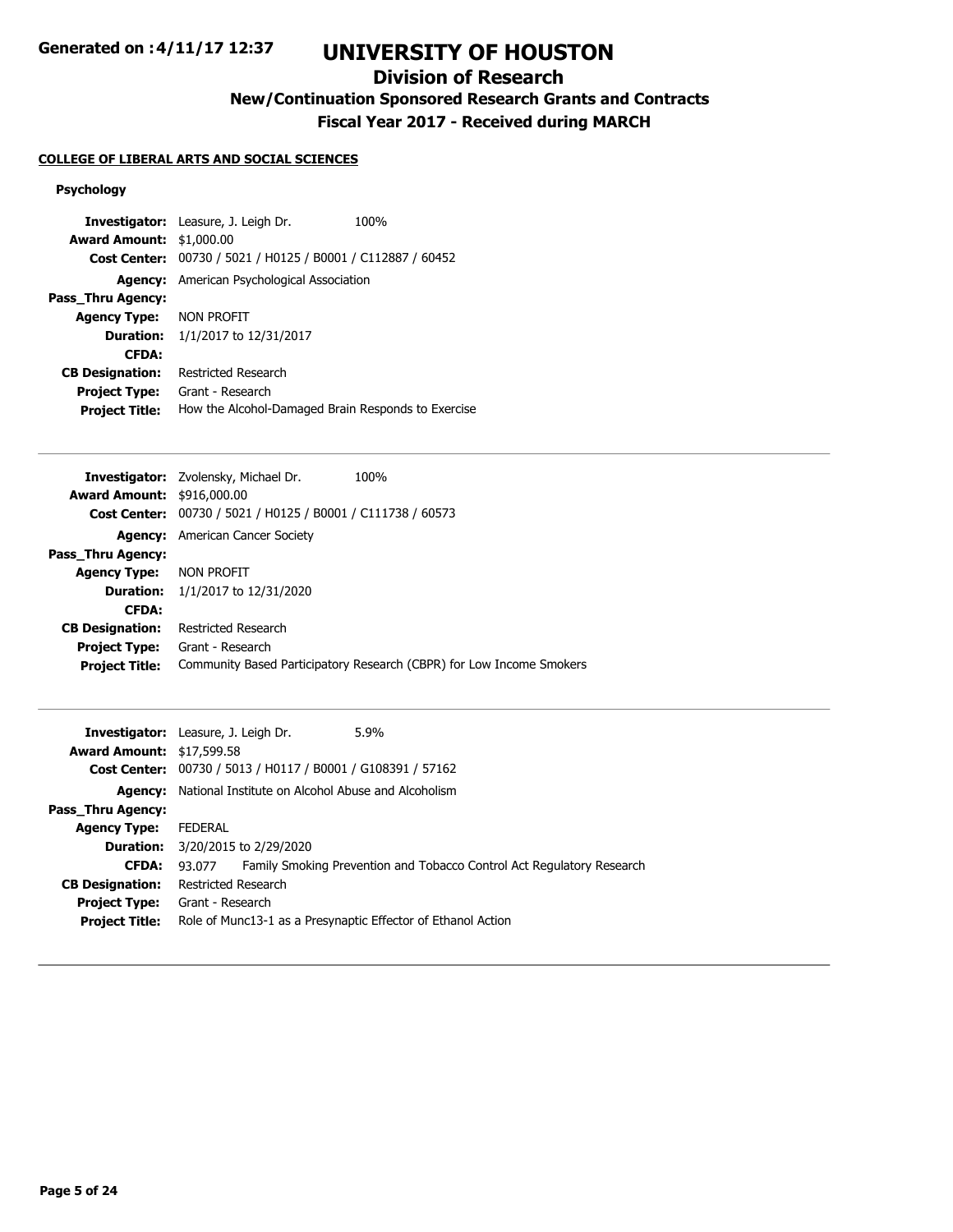# **UNIVERSITY OF HOUSTON**

## **Division of Research**

**New/Continuation Sponsored Research Grants and Contracts**

**Fiscal Year 2017 - Received during MARCH**

## **COLLEGE OF LIBERAL ARTS AND SOCIAL SCIENCES**

## **Psychology**

|                                  | 100%<br><b>Investigator:</b> Spitzmueller, Christiane Dr.                                      |
|----------------------------------|------------------------------------------------------------------------------------------------|
| <b>Award Amount: \$14,976.00</b> |                                                                                                |
|                                  | Cost Center: 00730 / 5013 / H0125 / B0100 / G112675 / 60369                                    |
| Agency:                          | Michael E. DeBakey Veterans Affairs Medical Center in Houston                                  |
| Pass_Thru Agency:                |                                                                                                |
| <b>Agency Type:</b>              | FEDERAL                                                                                        |
| <b>Duration:</b>                 | 10/1/2016 to 9/30/2017                                                                         |
| <b>CFDA:</b>                     | Department of Veterans Affairs<br>64.000                                                       |
| <b>CB Designation:</b>           | Non Restricted Research                                                                        |
| <b>Project Type:</b>             | Grant - Research                                                                               |
| <b>Project Title:</b>            | T.Dinh IPA2: Linking Clinician Interaction and Coordination to Clinical Performance in VA PACT |
|                                  |                                                                                                |

#### **Sociology**

| <b>Award Amount: \$7,812.00</b> | <b>Investigator:</b> Baumle, Amanda Dr.                                         | 100%                                      |  |
|---------------------------------|---------------------------------------------------------------------------------|-------------------------------------------|--|
|                                 | Cost Center: 00730 / 5013 / H0126 / B0001 / C112508 / 60872                     |                                           |  |
|                                 | <b>Agency:</b> American Sociological Association                                |                                           |  |
| Pass Thru Agency:               | National Science Foundation                                                     |                                           |  |
| <b>Agency Type:</b>             | <b>FEDERAL</b>                                                                  |                                           |  |
|                                 | <b>Duration:</b> $1/1/2017$ to $8/1/2018$                                       |                                           |  |
| <b>CFDA:</b>                    | 47.075                                                                          | Social, Behavioral, and Economic Sciences |  |
| <b>CB Designation:</b>          | <b>Restricted Research</b>                                                      |                                           |  |
| <b>Project Type:</b>            | Grant - Research                                                                |                                           |  |
| <b>Project Title:</b>           | The Demography of Sexuality: Queering Demographic Research, Theory, and Methods |                                           |  |

## **COLLEGE OF NATURAL SCIENCES AND MATHEMATICS**

## **Biology/Biochemistry**

| <b>Investigator:</b> Zhang, Xiaoliu Dr. |                                            |                                                             | 50%                                                                          |
|-----------------------------------------|--------------------------------------------|-------------------------------------------------------------|------------------------------------------------------------------------------|
| <b>Award Amount: \$154,810.00</b>       |                                            |                                                             |                                                                              |
|                                         |                                            | Cost Center: 00730 / 5013 / H0515 / B0001 / G108705 / 57216 |                                                                              |
|                                         |                                            | <b>Agency:</b> National Cancer Institute                    |                                                                              |
| Pass Thru Agency:                       |                                            |                                                             |                                                                              |
| <b>Agency Type:</b>                     | <b>FEDERAL</b>                             |                                                             |                                                                              |
|                                         | <b>Duration:</b> $4/1/2015$ to $3/31/2020$ |                                                             |                                                                              |
| <b>CFDA:</b>                            |                                            | 93.395 Cancer Treatment Research                            |                                                                              |
| <b>CB Designation:</b>                  | Restricted Research                        |                                                             |                                                                              |
| <b>Project Type:</b>                    | Grant - Research                           |                                                             |                                                                              |
| <b>Project Title:</b>                   |                                            |                                                             | Novel Strategies to Potentiate a Ras-targeted Oncolytic Herpes Simplex Virus |
|                                         |                                            |                                                             |                                                                              |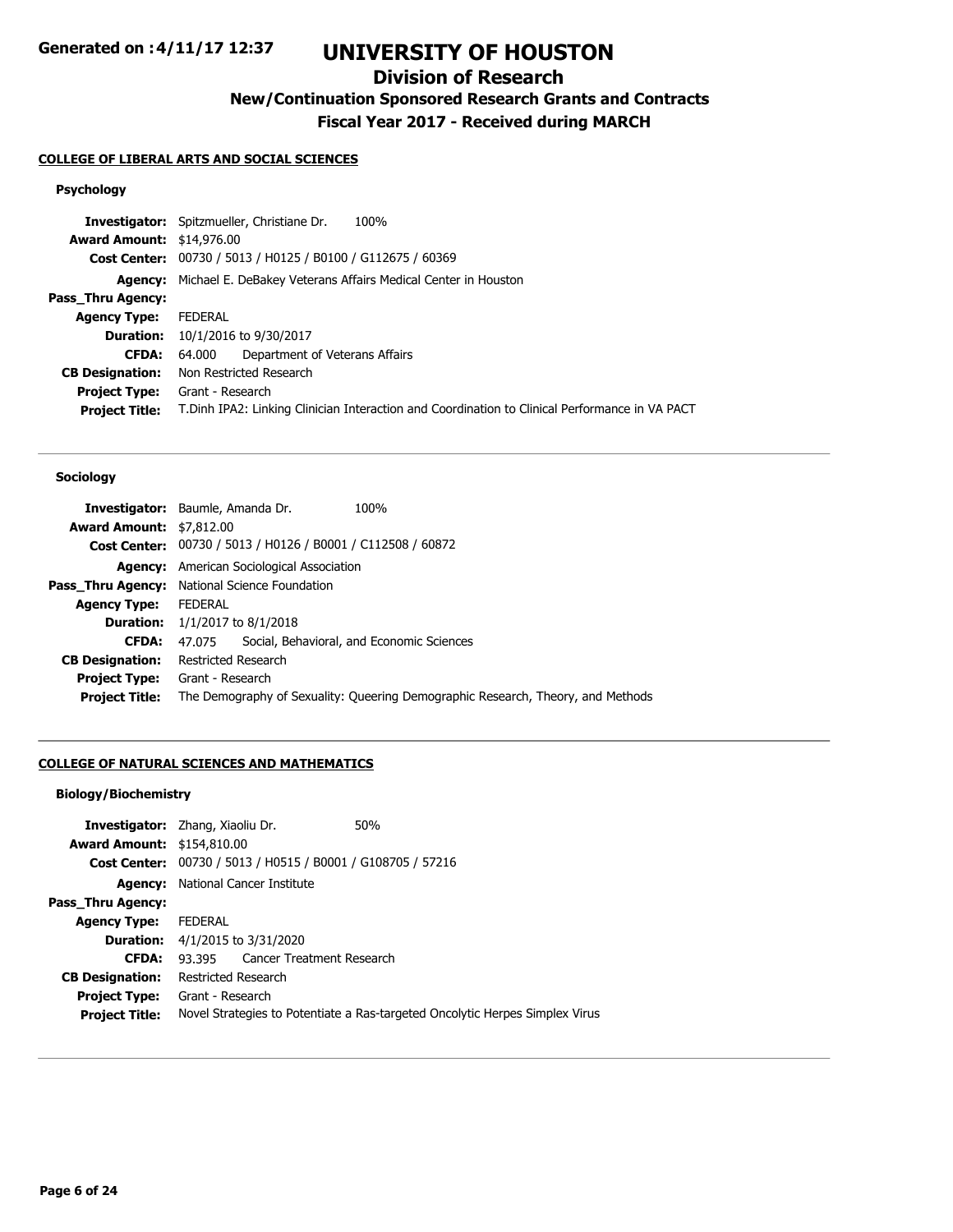## **Division of Research**

**New/Continuation Sponsored Research Grants and Contracts**

**Fiscal Year 2017 - Received during MARCH**

## **COLLEGE OF NATURAL SCIENCES AND MATHEMATICS**

## **Biology/Biochemistry**

| <b>Investigator:</b> Strom, Anders Dr.     | 50%                                                                                                 |
|--------------------------------------------|-----------------------------------------------------------------------------------------------------|
| <b>Award Amount:</b><br>\$8,400.00         |                                                                                                     |
|                                            |                                                                                                     |
| <b>Agency:</b> Indiana University          |                                                                                                     |
|                                            |                                                                                                     |
| <b>Agency Type: UNIVERSITY</b>             |                                                                                                     |
| <b>Duration:</b><br>1/15/2017 to 6/30/2017 |                                                                                                     |
|                                            |                                                                                                     |
| Restricted Research                        |                                                                                                     |
| Grant - Research                           |                                                                                                     |
|                                            |                                                                                                     |
|                                            | Cost Center: 00730 / 5021 / H0515 / B0001 / C113110 / 60842<br>Zebrafish for toxicological research |

| <b>Investigator:</b> Roman, Gregg Dr. |                                                                   |  | 31.6%                                                                 |
|---------------------------------------|-------------------------------------------------------------------|--|-----------------------------------------------------------------------|
| <b>Award Amount: \$94,262.17</b>      |                                                                   |  |                                                                       |
|                                       | Cost Center: 00730 / 5013 / H0117 / B0001 / G108391 / 57162       |  |                                                                       |
|                                       | <b>Agency:</b> National Institute on Alcohol Abuse and Alcoholism |  |                                                                       |
| <b>Pass Thru Agency:</b>              |                                                                   |  |                                                                       |
| <b>Agency Type:</b>                   | <b>FEDERAL</b>                                                    |  |                                                                       |
|                                       | <b>Duration:</b> 3/20/2015 to 2/29/2020                           |  |                                                                       |
| <b>CFDA:</b>                          | 93.077                                                            |  | Family Smoking Prevention and Tobacco Control Act Regulatory Research |
| <b>CB Designation:</b>                | Restricted Research                                               |  |                                                                       |
| <b>Project Type:</b>                  | Grant - Research                                                  |  |                                                                       |
| <b>Project Title:</b>                 | Role of Munc13-1 as a Presynaptic Effector of Ethanol Action      |  |                                                                       |
|                                       |                                                                   |  |                                                                       |

|                                   | <b>Investigator:</b> Chung, Sang-Hyuk Dr.<br>50%      |  |
|-----------------------------------|-------------------------------------------------------|--|
| <b>Award Amount: \$154,921.00</b> |                                                       |  |
| <b>Cost Center:</b>               | 00730 / 5013 / H0515 / B0001 / G108706 / 57074        |  |
| Agency:                           | National Cancer Institute                             |  |
| Pass Thru Agency:                 |                                                       |  |
| <b>Agency Type:</b>               | <b>FFDFRAI</b>                                        |  |
| <b>Duration:</b>                  | 4/1/2015 to 3/31/2020                                 |  |
| <b>CFDA:</b>                      | Cancer Cause and Prevention Research<br>93 393        |  |
| <b>CB Designation:</b>            | Restricted Research                                   |  |
| <b>Project Type:</b>              | Grant - Research                                      |  |
| <b>Project Title:</b>             | Mechanism of Progesterone Receptor in Cervical Cancer |  |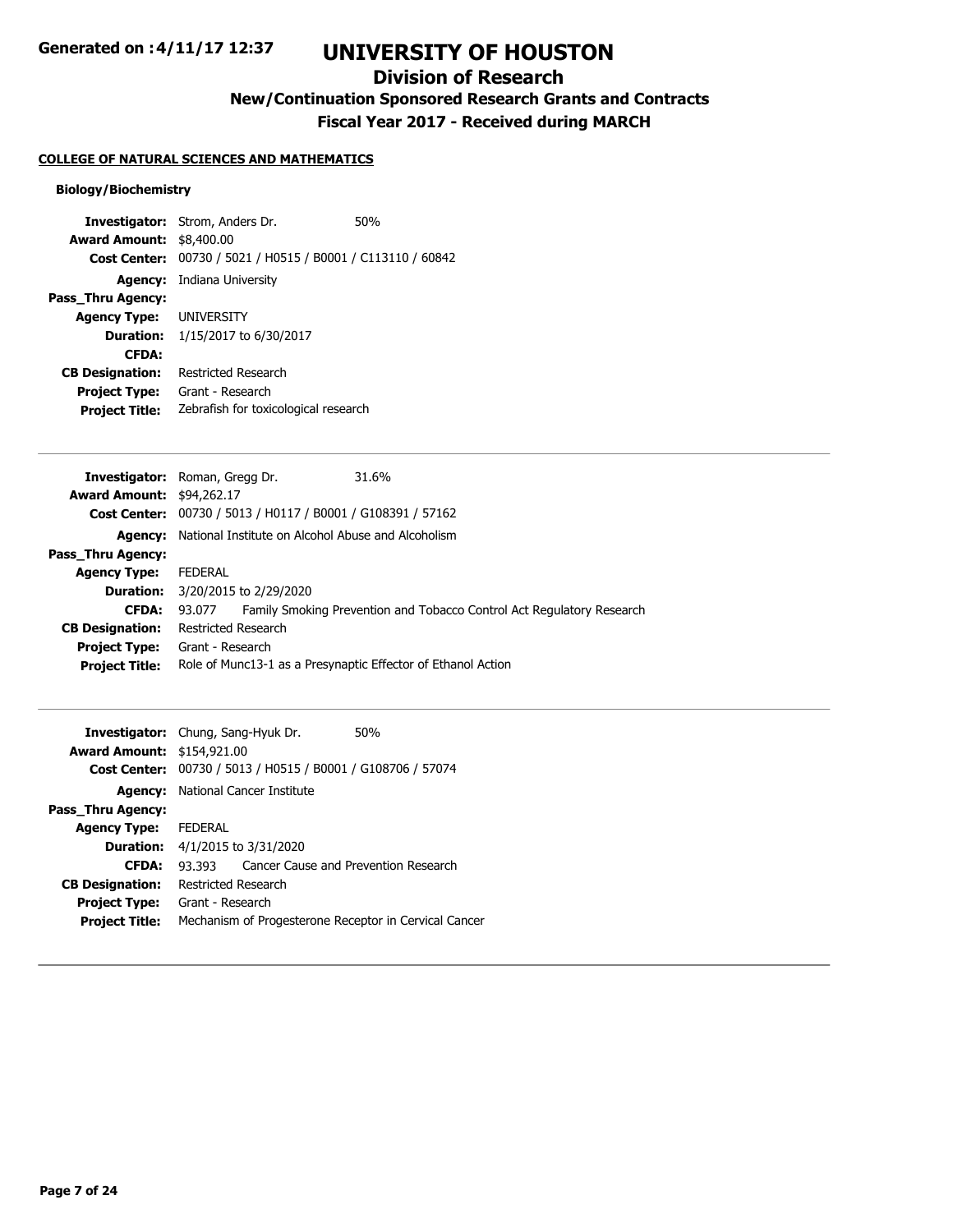## **Division of Research**

**New/Continuation Sponsored Research Grants and Contracts**

**Fiscal Year 2017 - Received during MARCH**

## **COLLEGE OF NATURAL SCIENCES AND MATHEMATICS**

## **Center for Nuclear Receptors and Cell Signaling**

| <b>Investigator:</b> Zhang, Xiaoliu Dr. |                                            |                                                | 50%                                                                          |
|-----------------------------------------|--------------------------------------------|------------------------------------------------|------------------------------------------------------------------------------|
| <b>Award Amount: \$154,810.00</b>       |                                            |                                                |                                                                              |
| <b>Cost Center:</b>                     |                                            | 00730 / 5013 / H0515 / B0001 / G108705 / 57216 |                                                                              |
| Agency:                                 | National Cancer Institute                  |                                                |                                                                              |
| Pass Thru Agency:                       |                                            |                                                |                                                                              |
| <b>Agency Type:</b>                     | <b>FEDERAL</b>                             |                                                |                                                                              |
|                                         | <b>Duration:</b> $4/1/2015$ to $3/31/2020$ |                                                |                                                                              |
| <b>CFDA:</b>                            |                                            | 93.395 Cancer Treatment Research               |                                                                              |
| <b>CB Designation:</b>                  | Restricted Research                        |                                                |                                                                              |
| <b>Project Type:</b>                    | Grant - Research                           |                                                |                                                                              |
| <b>Project Title:</b>                   |                                            |                                                | Novel Strategies to Potentiate a Ras-targeted Oncolytic Herpes Simplex Virus |
|                                         |                                            |                                                |                                                                              |

|                                   | <b>Investigator:</b> Chung, Sang-Hyuk Dr.<br>50%            |  |
|-----------------------------------|-------------------------------------------------------------|--|
| <b>Award Amount: \$154,921.00</b> |                                                             |  |
|                                   | Cost Center: 00730 / 5013 / H0515 / B0001 / G108706 / 57074 |  |
| Agency:                           | National Cancer Institute                                   |  |
| Pass Thru Agency:                 |                                                             |  |
| <b>Agency Type:</b>               | <b>FFDFRAI</b>                                              |  |
| <b>Duration:</b>                  | 4/1/2015 to 3/31/2020                                       |  |
| <b>CFDA:</b>                      | Cancer Cause and Prevention Research<br>93 393              |  |
| <b>CB Designation:</b>            | Restricted Research                                         |  |
| <b>Project Type:</b>              | Grant - Research                                            |  |
| <b>Project Title:</b>             | Mechanism of Progesterone Receptor in Cervical Cancer       |  |
|                                   |                                                             |  |

|                                 | <b>Investigator:</b> Strom, Anders Dr.                      | 50% |
|---------------------------------|-------------------------------------------------------------|-----|
| <b>Award Amount: \$8,400.00</b> |                                                             |     |
|                                 | Cost Center: 00730 / 5021 / H0515 / B0001 / C113110 / 60842 |     |
|                                 | <b>Agency:</b> Indiana University                           |     |
| Pass Thru Agency:               |                                                             |     |
| <b>Agency Type: UNIVERSITY</b>  |                                                             |     |
|                                 | <b>Duration:</b> 1/15/2017 to 6/30/2017                     |     |
| <b>CFDA:</b>                    |                                                             |     |
| <b>CB Designation:</b>          | <b>Restricted Research</b>                                  |     |
| <b>Project Type:</b>            | Grant - Research                                            |     |
| <b>Project Title:</b>           | Zebrafish for toxicological research                        |     |
|                                 |                                                             |     |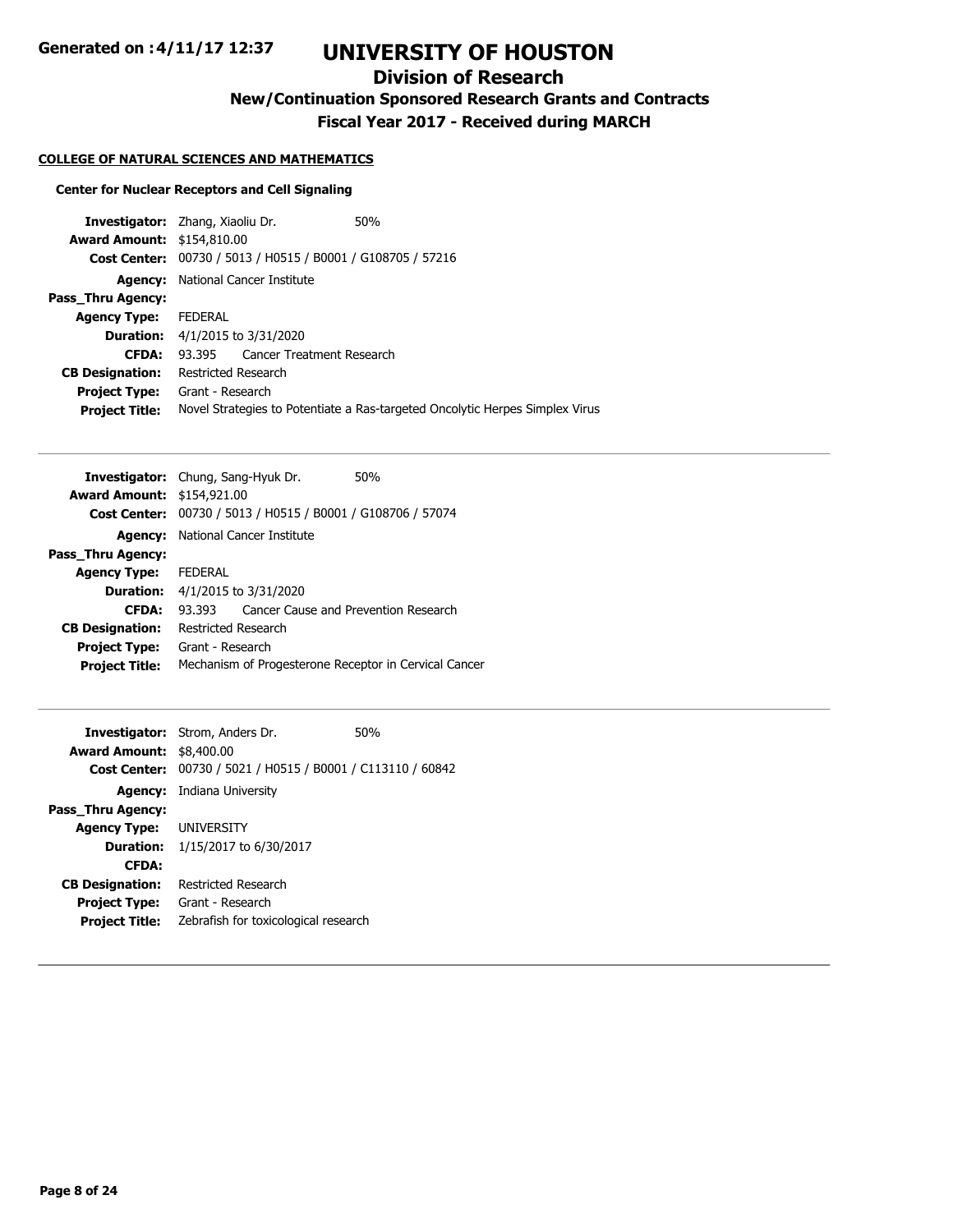# **UNIVERSITY OF HOUSTON**

## **Division of Research**

**New/Continuation Sponsored Research Grants and Contracts**

**Fiscal Year 2017 - Received during MARCH**

## **COLLEGE OF NATURAL SCIENCES AND MATHEMATICS**

### **Chemistry**

| <b>Award Amount:</b><br><b>Cost Center:</b><br><b>Agency:</b><br>Pass_Thru Agency:<br><b>Agency Type:</b><br><b>Duration:</b><br><b>CFDA:</b><br><b>CB Designation:</b> | Investigator: Yang, Ding-Shyue Dr.<br>100%<br>\$340,271.00<br>00730 / 5013 / H0107 / B0001 / G112336 / 60794<br>National Science Foundation<br><b>FEDERAL</b><br>3/15/2017 to 2/28/2022<br>47.049<br>Mathematical and Physical Sciences<br><b>Restricted Research</b> |
|-------------------------------------------------------------------------------------------------------------------------------------------------------------------------|-----------------------------------------------------------------------------------------------------------------------------------------------------------------------------------------------------------------------------------------------------------------------|
| <b>Project Type:</b><br><b>Project Title:</b>                                                                                                                           | Grant - Research<br>CAREER: Visualizing Structures and Ultrafast Dynamics of Heterogeneous Interfaces Using Time-Resolved Electron<br>Imaging                                                                                                                         |
|                                                                                                                                                                         | 10%<br>Investigator: Jacobson, Allan J. Dr.                                                                                                                                                                                                                           |
| <b>Award Amount:</b><br><b>Cost Center:</b>                                                                                                                             | \$600.00<br>00730 / 5013 / H0452 / B0001 / G111241 / 59856                                                                                                                                                                                                            |
|                                                                                                                                                                         | <b>Agency:</b> U.S. Army Research Office                                                                                                                                                                                                                              |
| Pass_Thru Agency:                                                                                                                                                       |                                                                                                                                                                                                                                                                       |
| <b>Agency Type:</b>                                                                                                                                                     | <b>FEDERAL</b>                                                                                                                                                                                                                                                        |
| <b>Duration:</b>                                                                                                                                                        | 8/29/2016 to 8/28/2017                                                                                                                                                                                                                                                |
| <b>CFDA:</b>                                                                                                                                                            | 12.630<br>Basic, Applied, and Advanced Research in Science and Engineering                                                                                                                                                                                            |
| <b>CB Designation:</b>                                                                                                                                                  | <b>Restricted Research</b>                                                                                                                                                                                                                                            |
| <b>Project Type:</b>                                                                                                                                                    | Grant - Research                                                                                                                                                                                                                                                      |
| <b>Project Title:</b>                                                                                                                                                   | Acquisition of a New Simultaneous Thermal Analyzer to Support Basic Materials and<br>Device Research and Education at the University of Houston.                                                                                                                      |
|                                                                                                                                                                         | Investigator: Meen, James Dr.<br>21%                                                                                                                                                                                                                                  |
| <b>Award Amount:</b>                                                                                                                                                    | \$1,260.00                                                                                                                                                                                                                                                            |
| <b>Cost Center:</b>                                                                                                                                                     | 00730 / 5013 / H0452 / B0001 / G111241 / 59856                                                                                                                                                                                                                        |
|                                                                                                                                                                         | <b>Agency:</b> U.S. Army Research Office                                                                                                                                                                                                                              |
| Pass_Thru Agency:                                                                                                                                                       |                                                                                                                                                                                                                                                                       |
| <b>Agency Type:</b>                                                                                                                                                     | <b>FEDERAL</b>                                                                                                                                                                                                                                                        |
| <b>Duration:</b>                                                                                                                                                        | 8/29/2016 to 8/28/2017                                                                                                                                                                                                                                                |
| <b>CFDA:</b><br><b>CB Designation:</b>                                                                                                                                  | 12.630<br>Basic, Applied, and Advanced Research in Science and Engineering<br><b>Restricted Research</b>                                                                                                                                                              |
| <b>Project Type:</b>                                                                                                                                                    | Grant - Research                                                                                                                                                                                                                                                      |
| <b>Project Title:</b>                                                                                                                                                   | Acquisition of a New Simultaneous Thermal Analyzer to Support Basic Materials and<br>Device Research and Education at the University of Houston.                                                                                                                      |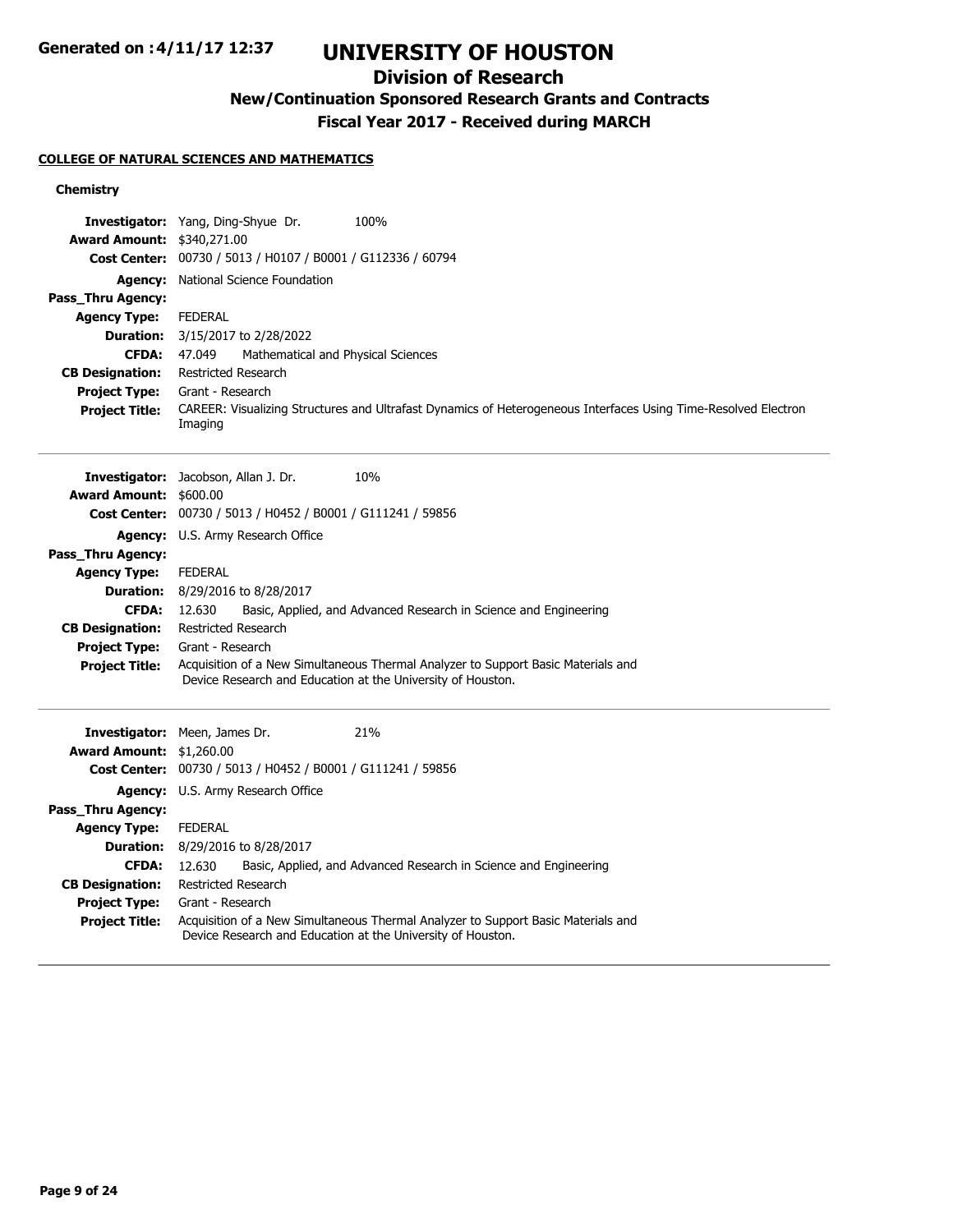## **Division of Research**

**New/Continuation Sponsored Research Grants and Contracts**

**Fiscal Year 2017 - Received during MARCH**

#### **COLLEGE OF NATURAL SCIENCES AND MATHEMATICS**

#### **Computer Science**

**Investigator:** Kakadiaris, Ioannis Dr. 50% **Award Amount:** \$39,575.00 **Cost Center:** 00730 / 5021 / H0288 / B0001 / G110783 / 58646 **Agency:** Houston Methodist Research Institute **Pass\_Thru Agency: Agency Type:** NON PROFIT **Duration:** 9/1/2015 to 12/31/2017 **CFDA: CB Designation:** Restricted Research **Project Type:** Contract - Research **Project Title:** Salary Reimbursement Agreement: Optical Fusion Platform for Volumetric Rendering

#### **Earth & Atmospheric Sciences**

| Investigator:                    | 100%<br>Bissada, Kadry Dr.                                  |                                                                                                              |
|----------------------------------|-------------------------------------------------------------|--------------------------------------------------------------------------------------------------------------|
| <b>Award Amount: \$46,030.00</b> |                                                             |                                                                                                              |
|                                  | Cost Center: 00730 / 5013 / H0109 / B0001 / G110842 / 59294 |                                                                                                              |
| Agency:                          | NASA Johnson Space Center                                   |                                                                                                              |
| Pass Thru Agency:                |                                                             |                                                                                                              |
| <b>Agency Type:</b>              | <b>FEDERAL</b>                                              |                                                                                                              |
|                                  | <b>Duration:</b> 5/10/2016 to 5/9/2018                      |                                                                                                              |
| CFDA:                            | Aerospace Education Services Program<br>43.001              |                                                                                                              |
| <b>CB Designation:</b>           | Restricted Research                                         |                                                                                                              |
| <b>Project Type:</b>             | Grant - Research                                            |                                                                                                              |
| <b>Project Title:</b>            | 79001                                                       | Evaluating Aqueous Martian Environments through Coordinated Analysis of Carbonates in Martian Meteorite EETA |

|                                  | 50%<br><b>Investigator:</b> Flynn, James Dr.                                                             |
|----------------------------------|----------------------------------------------------------------------------------------------------------|
| <b>Award Amount: \$14,620.50</b> |                                                                                                          |
|                                  | <b>Cost Center:</b> 00730 / 5013 / H0109 / B0001 / G110956 / 58603                                       |
|                                  | <b>Agency:</b> NASA Goddard Space Flight Center                                                          |
| Pass_Thru Agency:                |                                                                                                          |
| <b>Agency Type:</b>              | FEDERAL                                                                                                  |
|                                  | <b>Duration:</b> $1/15/2016$ to $1/14/2018$                                                              |
| <b>CFDA:</b>                     | Aerospace Education Services Program<br>43.001                                                           |
| <b>CB Designation:</b>           | Restricted Research                                                                                      |
| <b>Project Type:</b>             | Grant - Research                                                                                         |
| <b>Project Title:</b>            | In Situ Measurements of Ozone and NO2 in the East Sea and Yellow Sea in Support of KORUS-OC and KORUS-AO |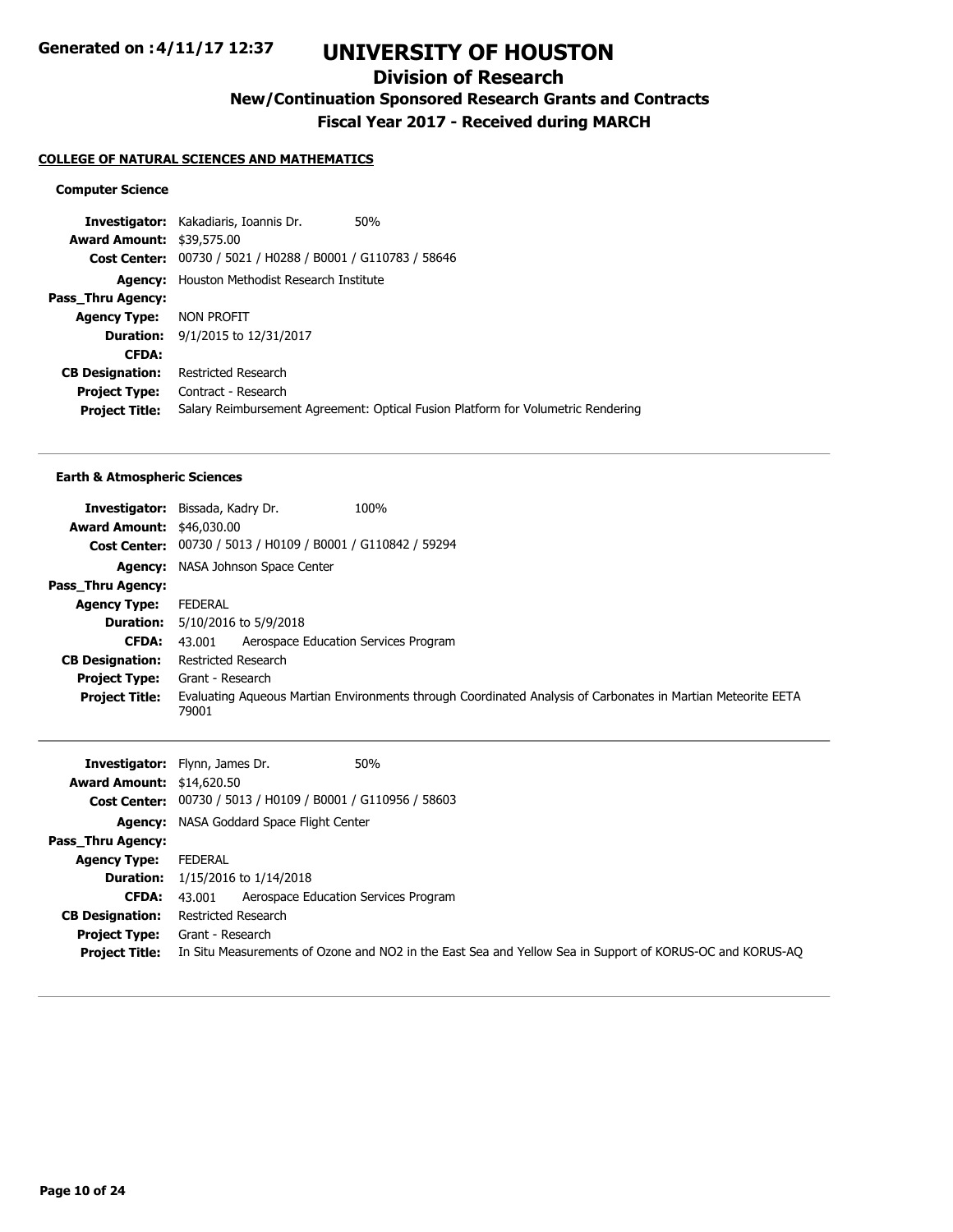## **Division of Research**

**New/Continuation Sponsored Research Grants and Contracts**

**Fiscal Year 2017 - Received during MARCH**

#### **COLLEGE OF NATURAL SCIENCES AND MATHEMATICS**

#### **Earth & Atmospheric Sciences**

**Investigator:** Choi, Yunsoo Dr. 100% **Award Amount:** \$14,743.00 **Cost Center:** 00730 / 5021 / H0109 / B0001 / C113132 / 60772 **Agency:** Public Citizen **Pass\_Thru Agency: Agency Type:** NON PROFIT **Duration:** 2/1/2017 to 3/31/2017 **CFDA: CB Designation:** Restricted Research **Project Type:** Grant - Research **Project Title:** Evaluation of the Air Quality Impacts of Increased Freight Traffic in the Houston Metropolitan Area in a Future Year

#### **Institute for Climate and Atmospheric Science**

|                                  | 50%<br><b>Investigator:</b> Flynn, James Dr.                                                             |
|----------------------------------|----------------------------------------------------------------------------------------------------------|
| <b>Award Amount: \$14,620.50</b> |                                                                                                          |
|                                  | Cost Center: 00730 / 5013 / H0109 / B0001 / G110956 / 58603                                              |
|                                  | <b>Agency:</b> NASA Goddard Space Flight Center                                                          |
| Pass Thru Agency:                |                                                                                                          |
| <b>Agency Type:</b>              | FEDERAL                                                                                                  |
|                                  | <b>Duration:</b> $1/15/2016$ to $1/14/2018$                                                              |
| CFDA:                            | Aerospace Education Services Program<br>43.001                                                           |
| <b>CB Designation:</b>           | Restricted Research                                                                                      |
| <b>Project Type:</b>             | Grant - Research                                                                                         |
| <b>Project Title:</b>            | In Situ Measurements of Ozone and NO2 in the East Sea and Yellow Sea in Support of KORUS-OC and KORUS-AO |

#### **Physics**

|                               | <b>Investigator:</b> Chu, Ching-Wu Dr.         | 10%                                                                                                                                              |
|-------------------------------|------------------------------------------------|--------------------------------------------------------------------------------------------------------------------------------------------------|
| <b>Award Amount: \$600.00</b> |                                                |                                                                                                                                                  |
| <b>Cost Center:</b>           | 00730 / 5013 / H0452 / B0001 / G111241 / 59856 |                                                                                                                                                  |
|                               | Agency: U.S. Army Research Office              |                                                                                                                                                  |
| Pass Thru Agency:             |                                                |                                                                                                                                                  |
| <b>Agency Type:</b>           | <b>FEDERAL</b>                                 |                                                                                                                                                  |
| <b>Duration:</b>              | 8/29/2016 to 8/28/2017                         |                                                                                                                                                  |
| <b>CFDA:</b>                  | 12.630                                         | Basic, Applied, and Advanced Research in Science and Engineering                                                                                 |
| <b>CB Designation:</b>        | Restricted Research                            |                                                                                                                                                  |
| <b>Project Type:</b>          | Grant - Research                               |                                                                                                                                                  |
| <b>Project Title:</b>         |                                                | Acquisition of a New Simultaneous Thermal Analyzer to Support Basic Materials and<br>Device Research and Education at the University of Houston. |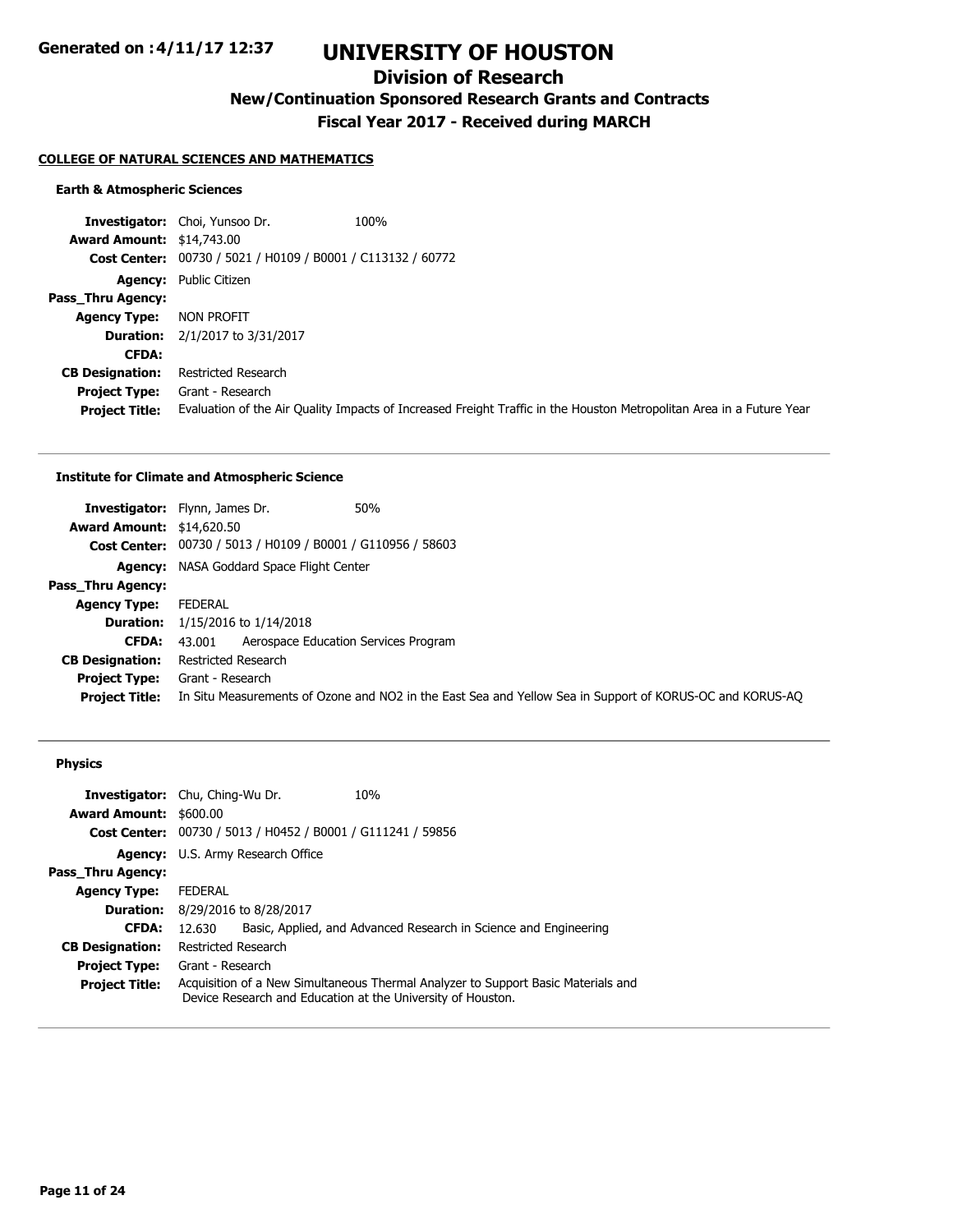# **UNIVERSITY OF HOUSTON**

## **Division of Research**

**New/Continuation Sponsored Research Grants and Contracts**

**Fiscal Year 2017 - Received during MARCH**

## **COLLEGE OF NATURAL SCIENCES AND MATHEMATICS**

### **Physics**

| <b>Investigator:</b> Varghese, Oomman Dr. |                                   | 10%                                                                                                                                              |
|-------------------------------------------|-----------------------------------|--------------------------------------------------------------------------------------------------------------------------------------------------|
| <b>Award Amount: \$600.00</b>             |                                   |                                                                                                                                                  |
|                                           |                                   | Cost Center: 00730 / 5013 / H0452 / B0001 / G111241 / 59856                                                                                      |
|                                           | Agency: U.S. Army Research Office |                                                                                                                                                  |
| Pass Thru Agency:                         |                                   |                                                                                                                                                  |
| <b>Agency Type:</b>                       | <b>FEDERAL</b>                    |                                                                                                                                                  |
| <b>Duration:</b>                          | 8/29/2016 to 8/28/2017            |                                                                                                                                                  |
| <b>CFDA:</b>                              | 12.630                            | Basic, Applied, and Advanced Research in Science and Engineering                                                                                 |
| <b>CB Designation:</b>                    | Restricted Research               |                                                                                                                                                  |
| <b>Project Type:</b>                      | Grant - Research                  |                                                                                                                                                  |
| <b>Project Title:</b>                     |                                   | Acquisition of a New Simultaneous Thermal Analyzer to Support Basic Materials and<br>Device Research and Education at the University of Houston. |

#### **COLLEGE OF OPTOMETRY**

### **Optometry Vision Sciences**

|                                   | <b>Investigator:</b> Burns, Alan Dr.                        | 100%                                                                                     |
|-----------------------------------|-------------------------------------------------------------|------------------------------------------------------------------------------------------|
| <b>Award Amount: \$149,398.00</b> |                                                             |                                                                                          |
|                                   | Cost Center: 00730 / 5013 / H0114 / B0001 / G111503 / 60844 |                                                                                          |
|                                   | <b>Agency:</b> Baylor College of Medicine                   |                                                                                          |
| Pass_Thru Agency:                 | National Eye Institute                                      |                                                                                          |
| <b>Agency Type:</b>               | <b>FEDERAL</b>                                              |                                                                                          |
|                                   | <b>Duration:</b> 12/15/2016 to 11/30/2017                   |                                                                                          |
| <b>CFDA:</b>                      | Vision Research<br>93.867                                   |                                                                                          |
| <b>CB Designation:</b>            | <b>Restricted Research</b>                                  |                                                                                          |
| <b>Project Type:</b>              | Grant - Research                                            |                                                                                          |
| <b>Project Title:</b>             |                                                             | (Baylor/Smith) Ocular Surface Injury: Inflammatory Cascade and Healing of Corneal Wounds |

## **COLLEGE OF PHARMACY**

### **Heart and Kidney Institute**

|                                 | <b>Investigator:</b> McConnell, Bradley Dr.<br>50%                                |  |
|---------------------------------|-----------------------------------------------------------------------------------|--|
| <b>Award Amount: \$9,587.50</b> |                                                                                   |  |
|                                 | Cost Center: 00730 / 5015 / H0117 / B0001 / G108236 / 57236                       |  |
|                                 | <b>Agency:</b> University of Texas Medical Branch at Galveston                    |  |
|                                 | <b>Pass Thru Agency:</b> National Institute of General Medical Sciences           |  |
| <b>Agency Type:</b>             | <b>FEDERAL</b>                                                                    |  |
|                                 | <b>Duration:</b> 1/15/2015 to 12/31/2017                                          |  |
| <b>CFDA:</b>                    | Pharmacology, Physiology, and Biological Chemistry Research<br>93.859             |  |
| <b>CB Designation:</b>          | Restricted Research                                                               |  |
| <b>Project Type:</b>            | Grant - Research                                                                  |  |
| <b>Project Title:</b>           | Effects of Chronic Catecholamine Exposure on Post-burn Wound Healing and Scarring |  |
|                                 |                                                                                   |  |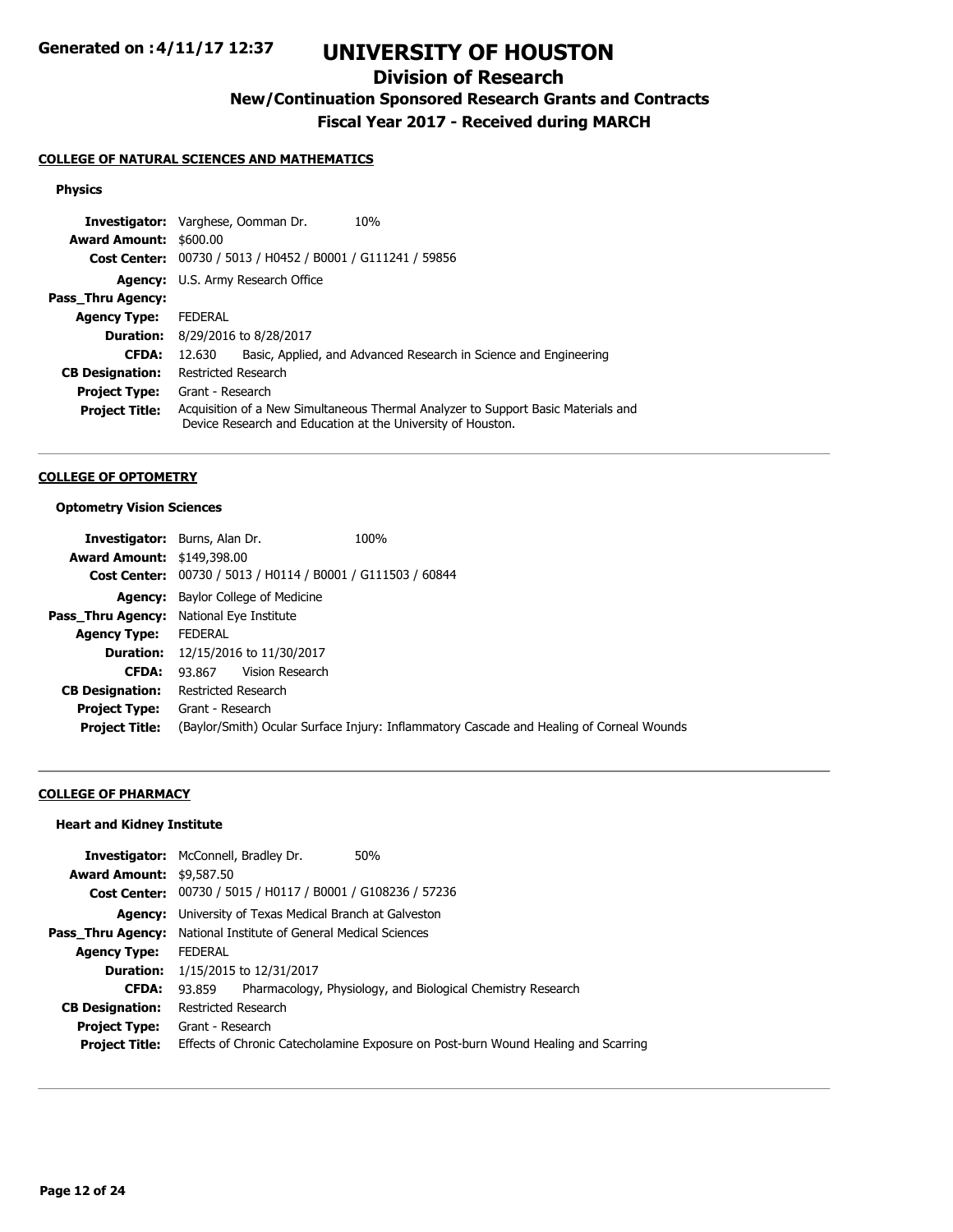## **Division of Research**

**New/Continuation Sponsored Research Grants and Contracts**

**Fiscal Year 2017 - Received during MARCH**

#### **COLLEGE OF PHARMACY**

#### **Pharm Health Outcomes & Policy**

|                                 | Investigator: Fleming, Marc Dr.<br>8.3%                                                                                      |  |
|---------------------------------|------------------------------------------------------------------------------------------------------------------------------|--|
| <b>Award Amount: \$1,525.13</b> |                                                                                                                              |  |
|                                 | Cost Center: 00730 / 5022 / H0118 / B0001 / G113066 / 60841                                                                  |  |
| <b>Agency:</b>                  | <b>Bristol-Myers Squibb</b>                                                                                                  |  |
| Pass_Thru Agency:               |                                                                                                                              |  |
| <b>Agency Type:</b>             | <b>PROFIT</b>                                                                                                                |  |
| <b>Duration:</b>                | 6/13/2016 to 12/31/2018                                                                                                      |  |
| <b>CFDA:</b>                    |                                                                                                                              |  |
| <b>CB Designation:</b>          | <b>Restricted Research</b>                                                                                                   |  |
| <b>Project Type:</b>            | Grant - Research                                                                                                             |  |
| <b>Project Title:</b>           | Risk of Thrombosis and Bleeding in Patients on Warfarin or Apixaban (Eliquis) and Concomitant Anti-arrhythmic<br>Medications |  |
|                                 | 8.3%<br>Investigator: Chen, Hua Dr.                                                                                          |  |
| <b>Award Amount: \$1,525.13</b> |                                                                                                                              |  |
|                                 | Cost Center: 00730 / 5022 / H0118 / B0001 / G113066 / 60841                                                                  |  |
| <b>Agency:</b>                  | <b>Bristol-Myers Squibb</b>                                                                                                  |  |
| Pass_Thru Agency:               |                                                                                                                              |  |
| <b>Agency Type:</b>             | <b>PROFIT</b>                                                                                                                |  |
| <b>Duration:</b>                | 6/13/2016 to 12/31/2018                                                                                                      |  |
| <b>CFDA:</b>                    |                                                                                                                              |  |
| <b>CB Designation:</b>          | <b>Restricted Research</b>                                                                                                   |  |
| <b>Project Type:</b>            | Grant - Research                                                                                                             |  |
| <b>Project Title:</b>           | Risk of Thrombosis and Bleeding in Patients on Warfarin or Apixaban (Eliquis) and Concomitant Anti-arrhythmic<br>Medications |  |
|                                 | Investigator: Johnson, Michael Dr.<br>8.4%                                                                                   |  |
| <b>Award Amount:</b>            | \$1,543.50                                                                                                                   |  |
| <b>Cost Center:</b>             | 00730 / 5022 / H0118 / B0001 / G113066 / 60841                                                                               |  |
| <b>Agency:</b>                  | <b>Bristol-Myers Squibb</b>                                                                                                  |  |
| Pass_Thru Agency:               |                                                                                                                              |  |
| <b>Agency Type:</b>             | <b>PROFIT</b>                                                                                                                |  |
| <b>Duration:</b>                | 6/13/2016 to 12/31/2018                                                                                                      |  |
| <b>CFDA:</b>                    |                                                                                                                              |  |
| <b>CB Designation:</b>          | <b>Restricted Research</b>                                                                                                   |  |
| <b>Project Type:</b>            | Grant - Research                                                                                                             |  |
| <b>Project Title:</b>           | Risk of Thrombosis and Bleeding in Patients on Warfarin or Apixaban (Eliquis) and Concomitant Anti-arrhythmic<br>Medications |  |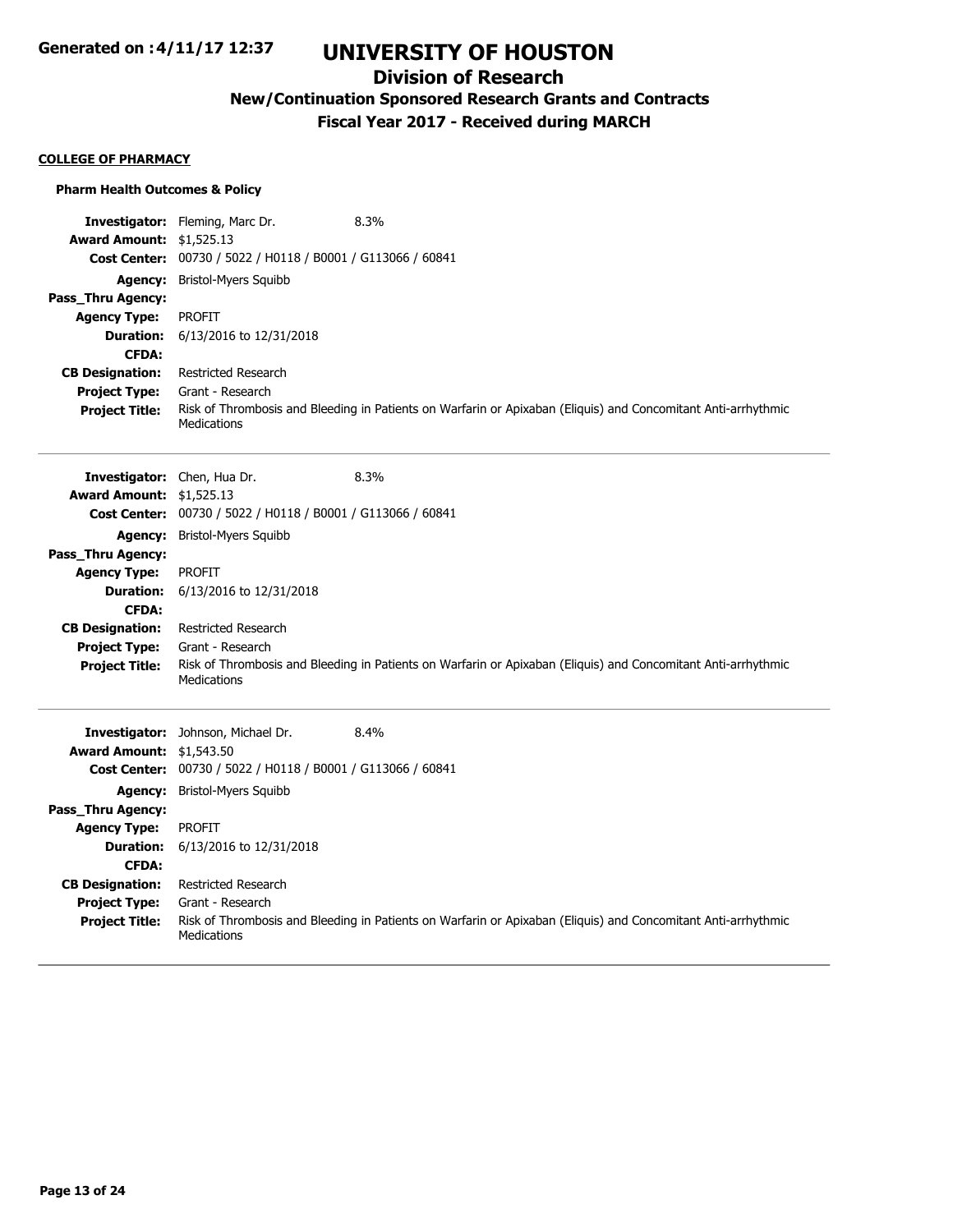## **Division of Research**

**New/Continuation Sponsored Research Grants and Contracts**

**Fiscal Year 2017 - Received during MARCH**

#### **COLLEGE OF PHARMACY**

#### **Pharm Health Outcomes & Policy**

**Investigator:** Abughosh, Susan Dr. 25% **Award Amount:** \$4,593.75 **Cost Center:** 00730 / 5022 / H0118 / B0001 / G113066 / 60841 **Agency:** Bristol-Myers Squibb **Pass\_Thru Agency: Agency Type:** PROFIT **Duration:** 6/13/2016 to 12/31/2018 **CFDA: CB Designation:** Restricted Research **Project Type:** Grant - Research **Project Title:** Risk of Thrombosis and Bleeding in Patients on Warfarin or Apixaban (Eliquis) and Concomitant Anti-arrhythmic Medications

#### **Pharmacological and Pharmaceutical Sciences**

|                                 | <b>Investigator:</b> McConnell, Bradley Dr.                             | 50%                                                                               |
|---------------------------------|-------------------------------------------------------------------------|-----------------------------------------------------------------------------------|
| <b>Award Amount: \$9,587.50</b> |                                                                         |                                                                                   |
|                                 | Cost Center: 00730 / 5015 / H0117 / B0001 / G108236 / 57236             |                                                                                   |
|                                 | <b>Agency:</b> University of Texas Medical Branch at Galveston          |                                                                                   |
|                                 | <b>Pass Thru Agency:</b> National Institute of General Medical Sciences |                                                                                   |
| <b>Agency Type:</b>             | <b>FEDERAL</b>                                                          |                                                                                   |
| <b>Duration:</b>                | 1/15/2015 to 12/31/2017                                                 |                                                                                   |
| <b>CFDA:</b>                    | 93.859                                                                  | Pharmacology, Physiology, and Biological Chemistry Research                       |
| <b>CB Designation:</b>          | Restricted Research                                                     |                                                                                   |
|                                 | <b>Project Type:</b> Grant - Research                                   |                                                                                   |
| <b>Project Title:</b>           |                                                                         | Effects of Chronic Catecholamine Exposure on Post-burn Wound Healing and Scarring |

| <b>Award Amount: \$186,436.25</b>             | <b>Investigator:</b> Das, Joydip Dr.<br>62.5%<br>Cost Center: 00730 / 5013 / H0117 / B0001 / G108391 / 57162 |
|-----------------------------------------------|--------------------------------------------------------------------------------------------------------------|
| Agency:                                       | National Institute on Alcohol Abuse and Alcoholism                                                           |
| <b>Pass Thru Agency:</b>                      |                                                                                                              |
| <b>Agency Type:</b>                           | <b>FEDERAL</b>                                                                                               |
|                                               | <b>Duration:</b> 3/20/2015 to 2/29/2020                                                                      |
| <b>CFDA:</b>                                  | Family Smoking Prevention and Tobacco Control Act Regulatory Research<br>93.077                              |
| <b>CB Designation:</b>                        | Restricted Research                                                                                          |
| <b>Project Type:</b><br><b>Project Title:</b> | Grant - Research<br>Role of Munc13-1 as a Presynaptic Effector of Ethanol Action                             |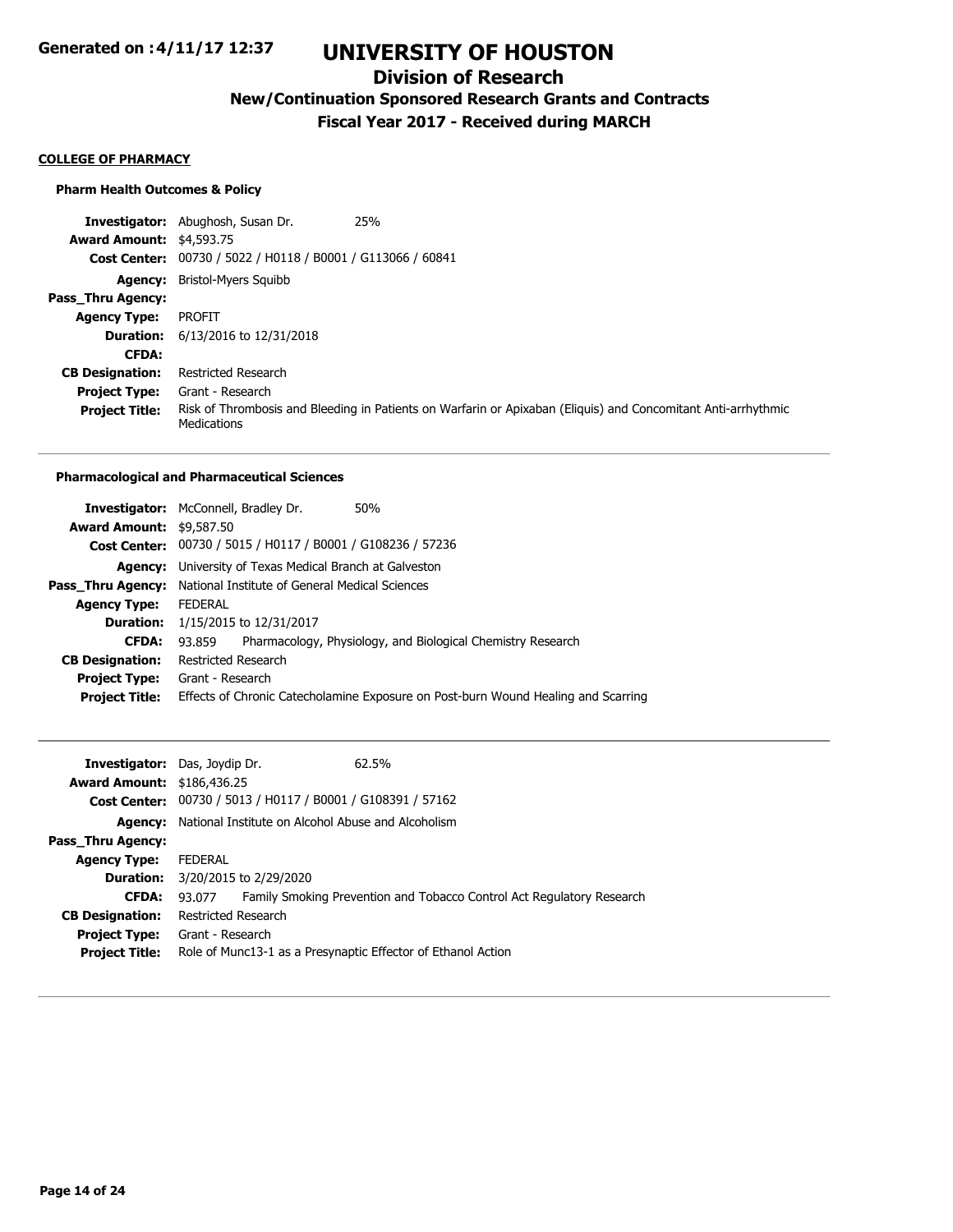## **Division of Research**

**New/Continuation Sponsored Research Grants and Contracts**

**Fiscal Year 2017 - Received during MARCH**

#### **COLLEGE OF PHARMACY**

#### **Pharmacy Prac & Trans Research**

**Investigator:** Wanat, Matthew **1988 Award Amount:** \$9,187.50 **Cost Center:** 00730 / 5022 / H0118 / B0001 / G113066 / 60841 **Agency:** Bristol-Myers Squibb **Pass\_Thru Agency: Agency Type:** PROFIT **Duration:** 6/13/2016 to 12/31/2018 **CFDA: CB Designation:** Restricted Research **Project Type:** Grant - Research **Project Title:** Risk of Thrombosis and Bleeding in Patients on Warfarin or Apixaban (Eliquis) and Concomitant Anti-arrhythmic **Medications** 

#### **COLLEGE OF THE ARTS**

#### **Art**

|                                  | 25%<br><b>Investigator:</b> Koontz, Rex Dr.                                                   |
|----------------------------------|-----------------------------------------------------------------------------------------------|
| <b>Award Amount: \$25,500.00</b> |                                                                                               |
|                                  | Cost Center: 00730 / 5013 / H0083 / C0001 / G112010 / 60456                                   |
|                                  | <b>Agency:</b> National Endowment for the Humanities                                          |
| Pass_Thru Agency:                |                                                                                               |
| <b>Agency Type:</b>              | FEDERAL                                                                                       |
|                                  | <b>Duration:</b> $1/1/2017$ to $12/31/2018$                                                   |
| <b>CFDA:</b>                     | 45.162 Promotion of the Humanities Teaching and Learning Resources and Curriculum Development |
| <b>CB Designation:</b>           | Non Research                                                                                  |
|                                  | <b>Project Type:</b> Grant - Public Service                                                   |
| <b>Project Title:</b>            | Activating the Archive in Latin American and Latino Art History                               |

### **CULLEN COLLEGE OF ENGINEERING**

#### **Chemical Engineering**

|                                  | <b>Investigator:</b> Rimer, Jeffrey Dr.                     | 100%                                                                                      |
|----------------------------------|-------------------------------------------------------------|-------------------------------------------------------------------------------------------|
| <b>Award Amount: \$51,000.00</b> |                                                             |                                                                                           |
|                                  | Cost Center: 00730 / 5022 / H0067 / B0001 / C111416 / 58956 |                                                                                           |
|                                  | <b>Agency:</b> SABIC Americas, Inc.                         |                                                                                           |
| Pass Thru Agency:                |                                                             |                                                                                           |
| <b>Agency Type:</b>              | <b>PROFIT</b>                                               |                                                                                           |
|                                  | <b>Duration:</b> 12/3/2015 to 12/2/2016                     |                                                                                           |
| <b>CFDA:</b>                     |                                                             |                                                                                           |
| <b>CB Designation:</b>           | Restricted Research                                         |                                                                                           |
| <b>Project Type:</b>             | Grant - Research                                            |                                                                                           |
| <b>Project Title:</b>            |                                                             | Preparation/Synthesis Methodologies for Catalytic Materials used for Chemical Conversions |
|                                  |                                                             |                                                                                           |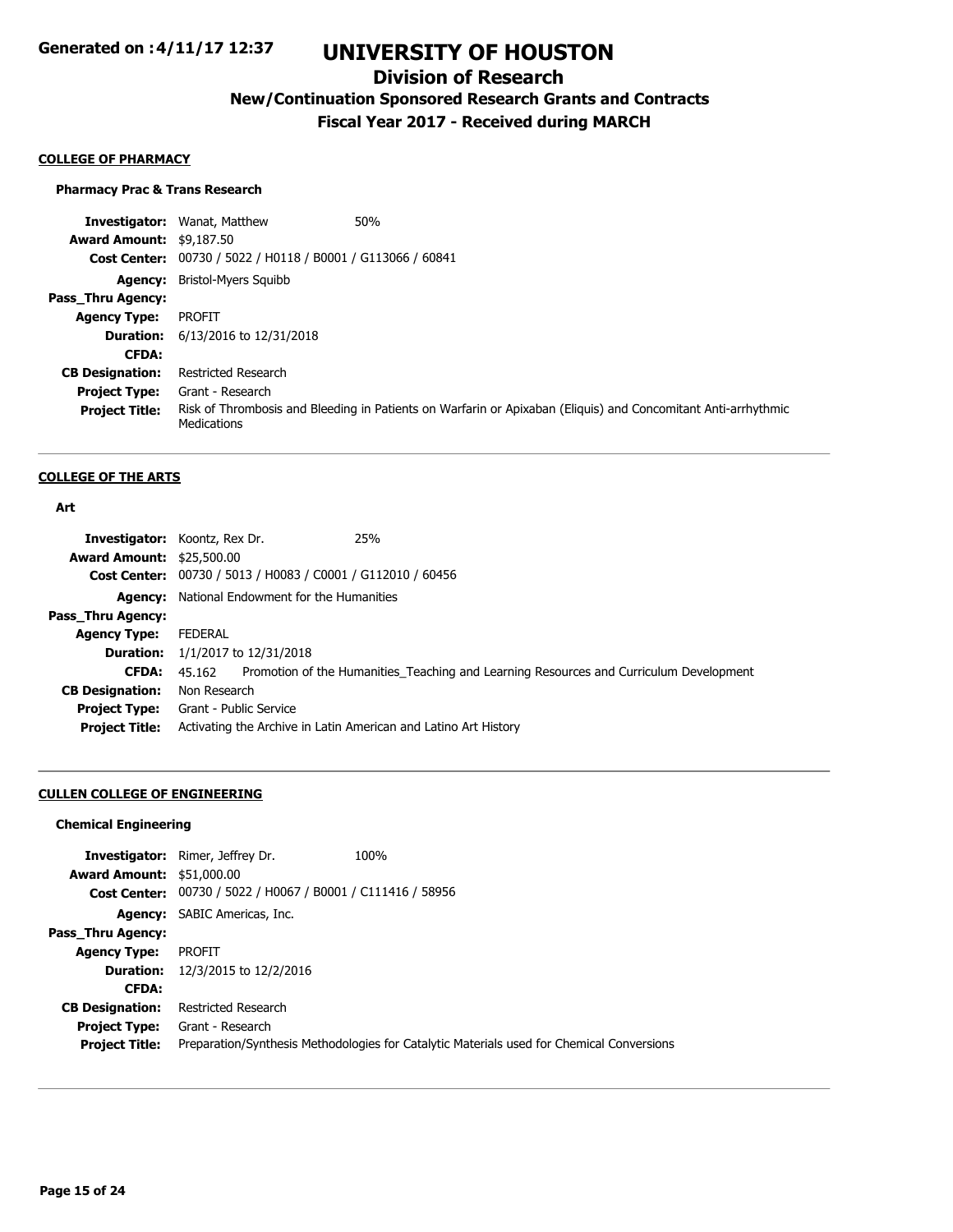## **Division of Research**

**New/Continuation Sponsored Research Grants and Contracts**

**Fiscal Year 2017 - Received during MARCH**

## **CULLEN COLLEGE OF ENGINEERING**

## **Chemical Engineering**

| <b>Investigator:</b> Conrad, Jacinta Dr. | 50%                                                                                     |
|------------------------------------------|-----------------------------------------------------------------------------------------|
| <b>Award Amount: \$43,000.00</b>         |                                                                                         |
|                                          | Cost Center: 00730 / 5013 / H0067 / B0001 / G106744 / 54700                             |
| <b>Agency:</b> NASA Headquarters         |                                                                                         |
|                                          |                                                                                         |
| FEDERAL                                  |                                                                                         |
| 1/21/2014 to 1/20/2019                   |                                                                                         |
| 43.003                                   | Basic Research, Educational Outreach, or Training in the area of Exploration            |
| Restricted Research                      |                                                                                         |
| Grant - Research                         |                                                                                         |
|                                          | Research Opportunities in Complex Fluids and Macromolecular Biophysics-NRA-NNH13ZTT001N |
|                                          |                                                                                         |

|                                  | <b>Investigator:</b> Vekilov, Peter Dr.<br>50%                     |                                                                                         |
|----------------------------------|--------------------------------------------------------------------|-----------------------------------------------------------------------------------------|
| <b>Award Amount: \$43,000.00</b> |                                                                    |                                                                                         |
|                                  | <b>Cost Center:</b> 00730 / 5013 / H0067 / B0001 / G106744 / 54700 |                                                                                         |
| Agency:                          | NASA Headquarters                                                  |                                                                                         |
| Pass Thru Agency:                |                                                                    |                                                                                         |
| <b>Agency Type:</b>              | <b>FEDERAL</b>                                                     |                                                                                         |
|                                  | <b>Duration:</b> $1/21/2014$ to $1/20/2019$                        |                                                                                         |
| <b>CFDA:</b>                     | 43.003                                                             | Basic Research, Educational Outreach, or Training in the area of Exploration            |
| <b>CB Designation:</b>           | Restricted Research                                                |                                                                                         |
| <b>Project Type:</b>             | Grant - Research                                                   |                                                                                         |
| <b>Project Title:</b>            |                                                                    | Research Opportunities in Complex Fluids and Macromolecular Biophysics-NRA-NNH13ZTT001N |

|                                  | <b>Investigator:</b> Balakotaiah, Vemuri Dr.   | 100%                                                          |
|----------------------------------|------------------------------------------------|---------------------------------------------------------------|
| <b>Award Amount: \$50,000.00</b> |                                                |                                                               |
| <b>Cost Center:</b>              | 00730 / 5013 / H0067 / B0001 / G113213 / 60845 |                                                               |
| Agency:                          | NASA Glenn Research Center                     |                                                               |
| Pass Thru Agency:                |                                                |                                                               |
| <b>Agency Type:</b>              | <b>FEDERAL</b>                                 |                                                               |
|                                  | <b>Duration:</b> 3/1/2017 to 2/28/2018         |                                                               |
| <b>CFDA:</b>                     | <b>Space Operations</b><br>43.007              |                                                               |
| <b>CB Designation:</b>           | <b>Restricted Research</b>                     |                                                               |
| <b>Project Type:</b>             | Grant - Research                               |                                                               |
| <b>Project Title:</b>            |                                                | Gas-Liquid Two-Phase Flow through Packed Beds in Microgravity |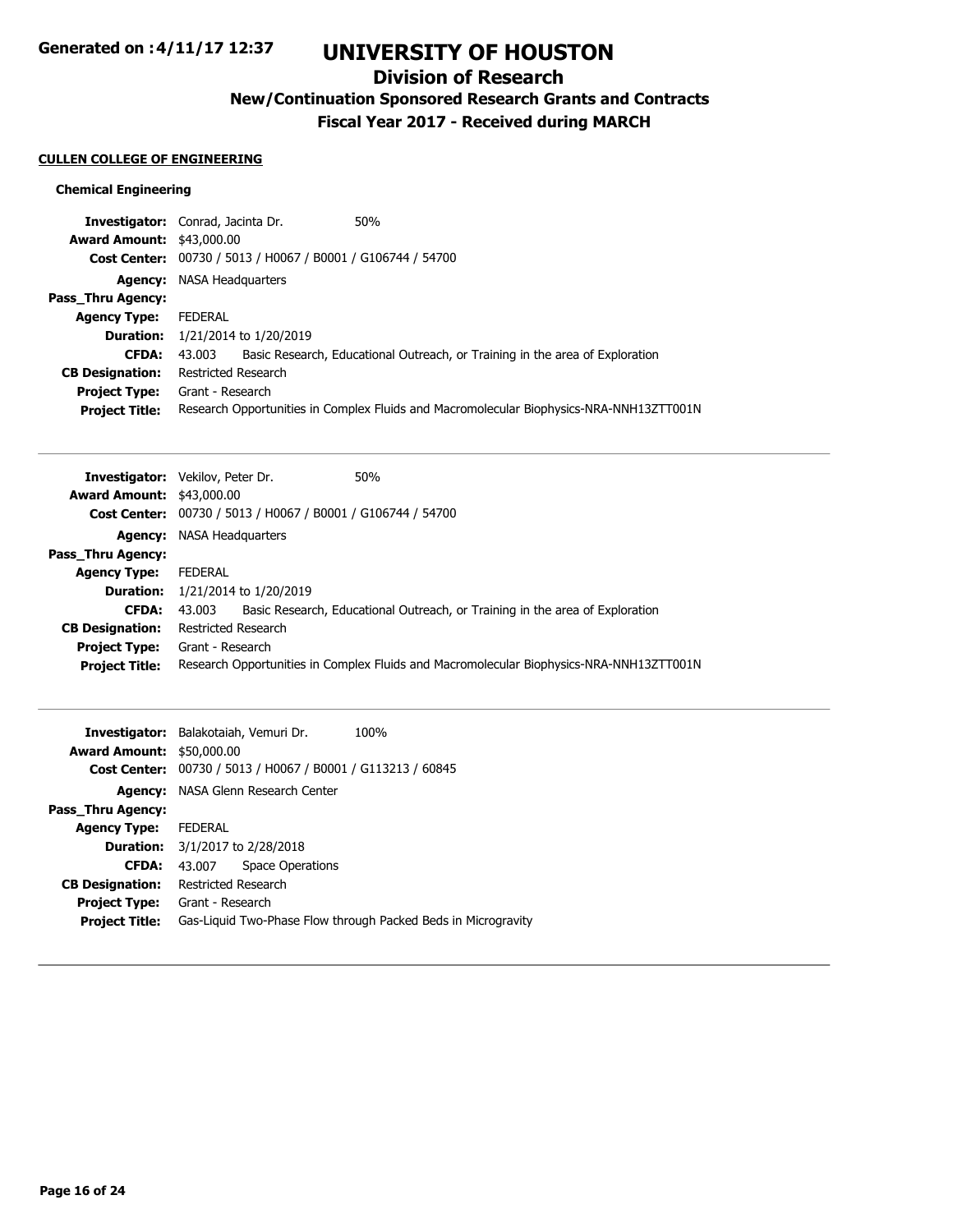# **UNIVERSITY OF HOUSTON**

## **Division of Research**

**New/Continuation Sponsored Research Grants and Contracts**

**Fiscal Year 2017 - Received during MARCH**

#### **CULLEN COLLEGE OF ENGINEERING**

### **Civil Engineering**

| <b>Investigator:</b> Hu, Yandi Dr. |                                                             | 50%                                                                                                                |
|------------------------------------|-------------------------------------------------------------|--------------------------------------------------------------------------------------------------------------------|
| <b>Award Amount: \$33,698.50</b>   |                                                             |                                                                                                                    |
|                                    | Cost Center: 00730 / 5021 / H0068 / B0001 / G111446 / 60494 |                                                                                                                    |
|                                    | <b>Agency:</b> Oatar University                             |                                                                                                                    |
| Pass_Thru Agency:                  |                                                             |                                                                                                                    |
| <b>Agency Type:</b>                | UNIVERSITY                                                  |                                                                                                                    |
| <b>Duration:</b>                   | 1/15/2017 to 1/14/2018                                      |                                                                                                                    |
| <b>CFDA:</b>                       |                                                             |                                                                                                                    |
| <b>CB Designation:</b>             | Restricted Research                                         |                                                                                                                    |
| <b>Project Type:</b>               | Grant - Research                                            |                                                                                                                    |
| <b>Project Title:</b>              | osmosis membrane                                            | Mechanistic study of using polymer-modified graphene oxide for controlling CaSO4 scaling and biofouling on reverse |

|                                  | <b>Investigator:</b> Rodrigues, Debora Dr.                  | 50%                                                                                                                |
|----------------------------------|-------------------------------------------------------------|--------------------------------------------------------------------------------------------------------------------|
| <b>Award Amount: \$33,698.50</b> |                                                             |                                                                                                                    |
|                                  | Cost Center: 00730 / 5021 / H0068 / B0001 / G111446 / 60494 |                                                                                                                    |
|                                  | <b>Agency:</b> Qatar University                             |                                                                                                                    |
| Pass Thru Agency:                |                                                             |                                                                                                                    |
| <b>Agency Type:</b>              | UNIVERSITY                                                  |                                                                                                                    |
| <b>Duration:</b>                 | 1/15/2017 to 1/14/2018                                      |                                                                                                                    |
| <b>CFDA:</b>                     |                                                             |                                                                                                                    |
| <b>CB Designation:</b>           | <b>Restricted Research</b>                                  |                                                                                                                    |
| <b>Project Type:</b>             | Grant - Research                                            |                                                                                                                    |
| <b>Project Title:</b>            | osmosis membrane                                            | Mechanistic study of using polymer-modified graphene oxide for controlling CaSO4 scaling and biofouling on reverse |

## **Electrical & Computer Engineering**

| <b>Investigator:</b> Fu, Xin Dr.      |                     |                                                                    | 100%                                                                                |
|---------------------------------------|---------------------|--------------------------------------------------------------------|-------------------------------------------------------------------------------------|
| <b>Award Amount: \$89,471.00</b>      |                     |                                                                    |                                                                                     |
|                                       |                     | <b>Cost Center:</b> 00730 / 5013 / H0070 / B0001 / G109764 / 57462 |                                                                                     |
|                                       |                     | <b>Agency:</b> National Science Foundation                         |                                                                                     |
| Pass Thru Agency:                     |                     |                                                                    |                                                                                     |
| <b>Agency Type:</b>                   | <b>FEDERAL</b>      |                                                                    |                                                                                     |
| <b>Duration:</b>                      |                     | 12/1/2014 to 1/31/2019                                             |                                                                                     |
| <b>CFDA:</b>                          | 47.070              |                                                                    | Computer and Information Science and Engineering (CISE)                             |
| <b>CB Designation:</b>                | Restricted Research |                                                                    |                                                                                     |
| <b>Project Type:</b> Grant - Research |                     |                                                                    |                                                                                     |
| <b>Project Title:</b>                 |                     |                                                                    | CAREER: New Foundations for Next-Generation Reliable Throughput Architecture Design |
|                                       |                     |                                                                    |                                                                                     |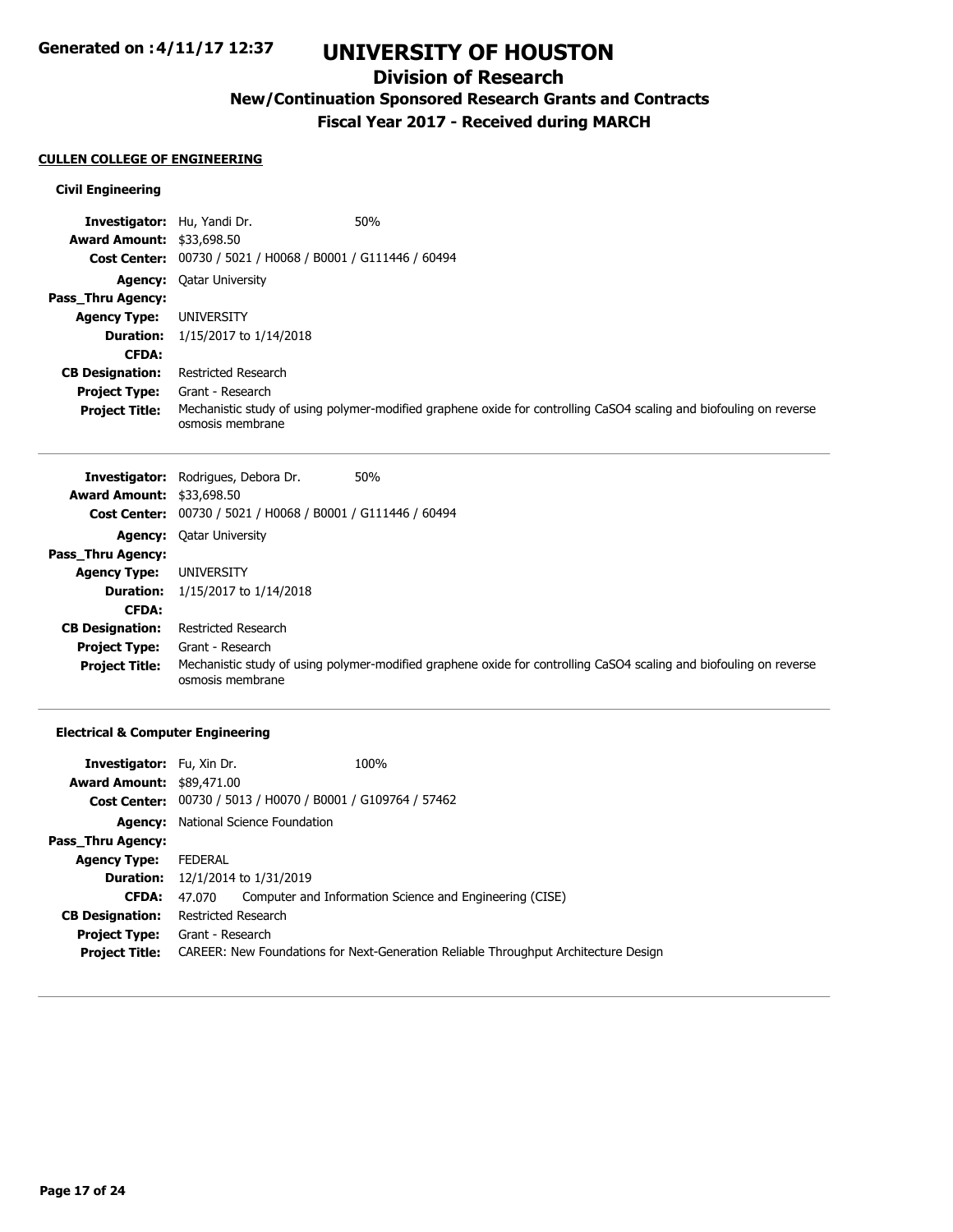## **Division of Research**

**New/Continuation Sponsored Research Grants and Contracts**

**Fiscal Year 2017 - Received during MARCH**

#### **CULLEN COLLEGE OF ENGINEERING**

## **Industrial Engineering**

|                                  | <b>Investigator:</b> Peng, Jiming Dr.<br>100%                       |                                                                                                        |
|----------------------------------|---------------------------------------------------------------------|--------------------------------------------------------------------------------------------------------|
| <b>Award Amount: \$59,997.00</b> |                                                                     |                                                                                                        |
|                                  | Cost Center: 00730 / 5015 / H0072 / B0001 / G111589 / 60788         |                                                                                                        |
|                                  | <b>Agency:</b> University of Texas Health Science Center at Houston |                                                                                                        |
|                                  | <b>Pass_Thru Agency:</b> National Science Foundation                |                                                                                                        |
| <b>Agency Type:</b>              | FEDERAL                                                             |                                                                                                        |
|                                  | <b>Duration:</b> $9/1/2016$ to $8/31/2017$                          |                                                                                                        |
| <b>CFDA:</b>                     | 47,070 Computer and Information Science and Engineering (CISE)      |                                                                                                        |
| <b>CB Designation:</b>           | Restricted Research                                                 |                                                                                                        |
|                                  | <b>Project Type:</b> Grant - Research                               |                                                                                                        |
| <b>Project Title:</b>            |                                                                     | Increasing Healthcare Access to At-Risk Populations: Research-Based Policies for Mobile Health Clinics |
|                                  |                                                                     |                                                                                                        |

#### **Mechanical Engineering**

|                                  | 42%<br><b>Investigator:</b> Selvamanickam, Venkat Dr.                              |
|----------------------------------|------------------------------------------------------------------------------------|
| <b>Award Amount: \$89,040.00</b> |                                                                                    |
|                                  | Cost Center: 00730 / 5013 / H0073 / B0001 / G111387 / 59595                        |
|                                  | <b>Agency:</b> U.S. Department of Energy                                           |
| Pass Thru Agency:                |                                                                                    |
| <b>Agency Type:</b>              | <b>FEDERAL</b>                                                                     |
|                                  | <b>Duration:</b> 5/1/2016 to 3/30/2018                                             |
| <b>CFDA:</b>                     | Office of Energy Research Financial Assistance Program<br>81.049                   |
| <b>CB Designation:</b>           | Restricted Research                                                                |
| <b>Project Type:</b>             | Grant - Research                                                                   |
| <b>Project Title:</b>            | High Performance High-Field Superconducting Wires for Next Generation Accelerators |

|                                  | <b>Investigator:</b> Sharma, Pradeep Dr.                    | 20%                                                                                |
|----------------------------------|-------------------------------------------------------------|------------------------------------------------------------------------------------|
| <b>Award Amount: \$42,400.00</b> |                                                             |                                                                                    |
|                                  | Cost Center: 00730 / 5013 / H0073 / B0001 / G111387 / 59595 |                                                                                    |
|                                  | <b>Agency:</b> U.S. Department of Energy                    |                                                                                    |
| Pass_Thru Agency:                |                                                             |                                                                                    |
| <b>Agency Type:</b>              | FEDERAL                                                     |                                                                                    |
|                                  | <b>Duration:</b> 5/1/2016 to 3/30/2018                      |                                                                                    |
| <b>CFDA:</b>                     | 81.049                                                      | Office of Energy Research Financial Assistance Program                             |
| <b>CB Designation:</b>           | Restricted Research                                         |                                                                                    |
| <b>Project Type:</b>             | Grant - Research                                            |                                                                                    |
| <b>Project Title:</b>            |                                                             | High Performance High-Field Superconducting Wires for Next Generation Accelerators |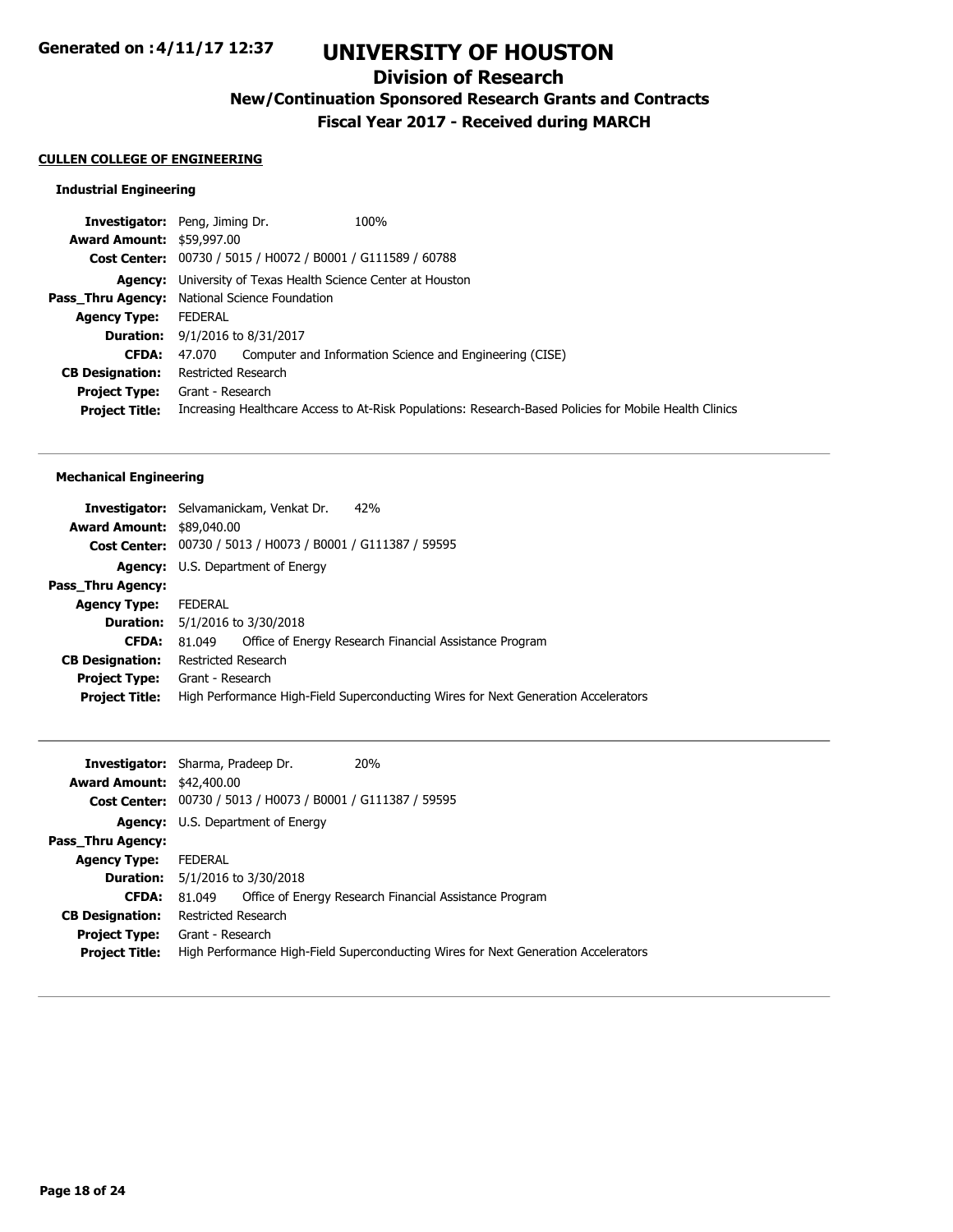## **Division of Research**

**New/Continuation Sponsored Research Grants and Contracts**

**Fiscal Year 2017 - Received during MARCH**

#### **DIVISION OF RESEARCH**

### **Advanced Manufacturing Institute**

**Investigator:** Selvamanickam, Venkat Dr. 15% **Award Amount:** \$31,800.00 **Cost Center:** 00730 / 5013 / H0073 / B0001 / G111387 / 59595 **Agency:** U.S. Department of Energy **Pass\_Thru Agency: Agency Type:** FEDERAL **Duration:** 5/1/2016 to 3/30/2018 **CFDA:** 81.049 Office of Energy Research Financial Assistance Program **CB Designation:** Restricted Research **Project Type:** Grant - Research **Project Title:** High Performance High-Field Superconducting Wires for Next Generation Accelerators

### **TcSUH**

|                                  | <b>Investigator:</b> Majkic, Goran Dr.                      | 8%                                                                                 |
|----------------------------------|-------------------------------------------------------------|------------------------------------------------------------------------------------|
| <b>Award Amount: \$16,960.00</b> |                                                             |                                                                                    |
|                                  | Cost Center: 00730 / 5013 / H0073 / B0001 / G111387 / 59595 |                                                                                    |
|                                  | <b>Agency:</b> U.S. Department of Energy                    |                                                                                    |
| Pass_Thru Agency:                |                                                             |                                                                                    |
| <b>Agency Type:</b>              | FEDERAL                                                     |                                                                                    |
|                                  | <b>Duration:</b> 5/1/2016 to 3/30/2018                      |                                                                                    |
| <b>CFDA:</b>                     | 81.049                                                      | Office of Energy Research Financial Assistance Program                             |
| <b>CB Designation:</b>           | <b>Restricted Research</b>                                  |                                                                                    |
|                                  | <b>Project Type:</b> Grant - Research                       |                                                                                    |
| <b>Project Title:</b>            |                                                             | High Performance High-Field Superconducting Wires for Next Generation Accelerators |
|                                  |                                                             |                                                                                    |

|                                  | 15%<br><b>Investigator:</b> Selvamanickam, Venkat Dr.                              |
|----------------------------------|------------------------------------------------------------------------------------|
| <b>Award Amount: \$31,800.00</b> |                                                                                    |
|                                  | <b>Cost Center:</b> 00730 / 5013 / H0073 / B0001 / G111387 / 59595                 |
|                                  | <b>Agency:</b> U.S. Department of Energy                                           |
| <b>Pass Thru Agency:</b>         |                                                                                    |
| <b>Agency Type:</b>              | FEDERAL                                                                            |
|                                  | <b>Duration:</b> 5/1/2016 to 3/30/2018                                             |
| <b>CFDA:</b>                     | Office of Energy Research Financial Assistance Program<br>81.049                   |
| <b>CB Designation:</b>           | Restricted Research                                                                |
| <b>Project Type:</b>             | Grant - Research                                                                   |
| <b>Project Title:</b>            | High Performance High-Field Superconducting Wires for Next Generation Accelerators |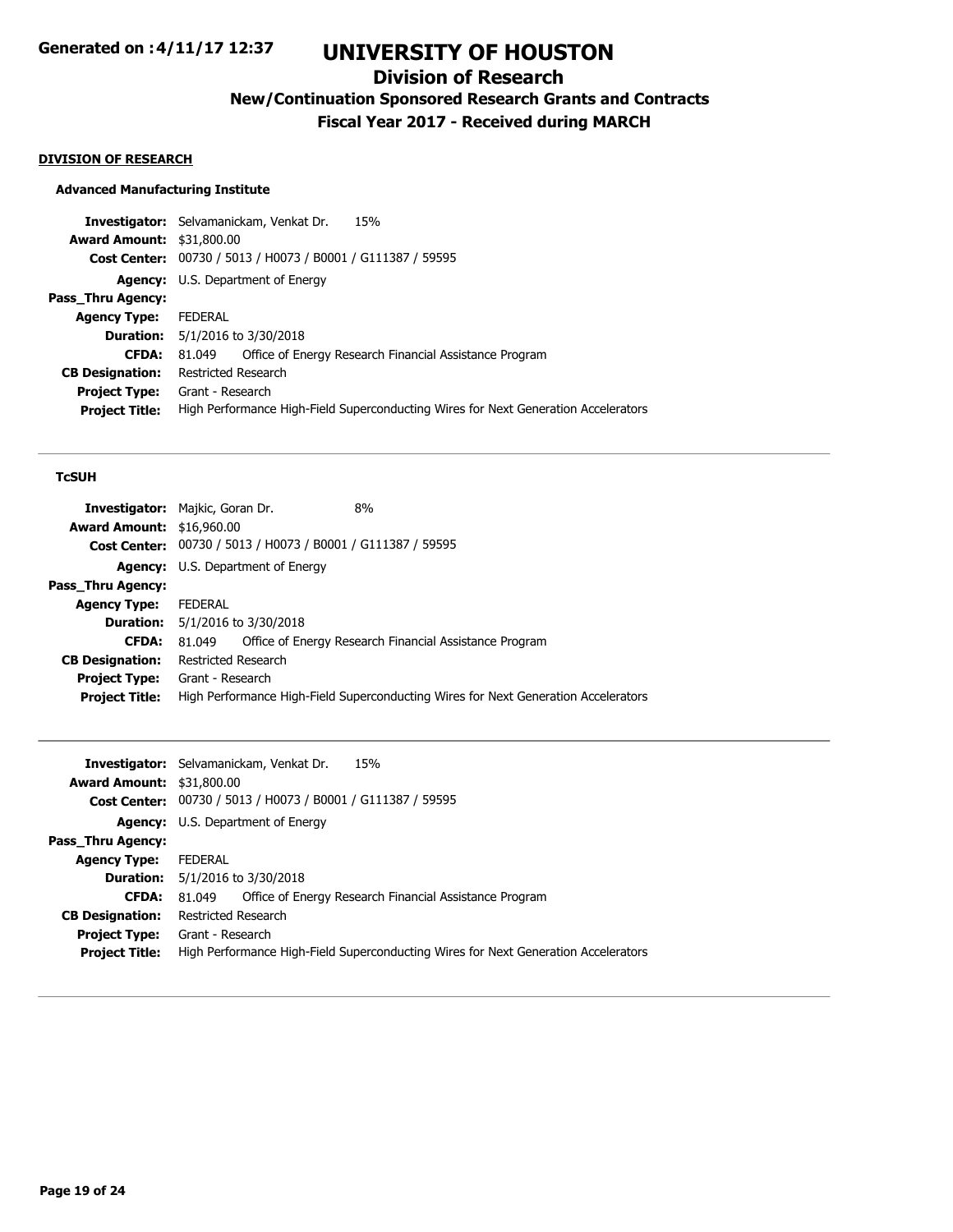## **Division of Research**

**New/Continuation Sponsored Research Grants and Contracts**

**Fiscal Year 2017 - Received during MARCH**

#### **DIVISION OF RESEARCH**

### **TcSUH**

| <b>Investigator:</b> Meen, James Dr. |                     |                                                             | 49%                                                                                                                                              |
|--------------------------------------|---------------------|-------------------------------------------------------------|--------------------------------------------------------------------------------------------------------------------------------------------------|
| <b>Award Amount: \$2,940.00</b>      |                     |                                                             |                                                                                                                                                  |
|                                      |                     | Cost Center: 00730 / 5013 / H0452 / B0001 / G111241 / 59856 |                                                                                                                                                  |
|                                      |                     | <b>Agency:</b> U.S. Army Research Office                    |                                                                                                                                                  |
| Pass Thru Agency:                    |                     |                                                             |                                                                                                                                                  |
| <b>Agency Type:</b>                  | <b>FEDERAL</b>      |                                                             |                                                                                                                                                  |
|                                      |                     | <b>Duration:</b> 8/29/2016 to 8/28/2017                     |                                                                                                                                                  |
| <b>CFDA:</b>                         | 12.630              |                                                             | Basic, Applied, and Advanced Research in Science and Engineering                                                                                 |
| <b>CB Designation:</b>               | Restricted Research |                                                             |                                                                                                                                                  |
| <b>Project Type:</b>                 | Grant - Research    |                                                             |                                                                                                                                                  |
| <b>Project Title:</b>                |                     |                                                             | Acquisition of a New Simultaneous Thermal Analyzer to Support Basic Materials and<br>Device Research and Education at the University of Houston. |

#### **Texas Obesity Research Center**

|                                   | <b>Investigator:</b> Hamilton, Marc Dr.                     | 100%                                                                   |
|-----------------------------------|-------------------------------------------------------------|------------------------------------------------------------------------|
| <b>Award Amount: \$199,696.00</b> |                                                             |                                                                        |
|                                   | Cost Center: 00730 / 5021 / H0500 / B0001 / C110765 / 58345 |                                                                        |
|                                   | <b>Agency:</b> American Diabetes Association                |                                                                        |
| Pass Thru Agency:                 |                                                             |                                                                        |
| <b>Agency Type:</b>               | Non profit                                                  |                                                                        |
| <b>Duration:</b>                  | 8/1/2015 to 12/31/2017                                      |                                                                        |
| <b>CFDA:</b>                      |                                                             |                                                                        |
| <b>CB Designation:</b>            | Restricted Research                                         |                                                                        |
| <b>Project Type:</b>              | Grant - Research                                            |                                                                        |
| <b>Project Title:</b>             |                                                             | Adaptive Effects of Reducing Daily Sedentary Time in Adults (Transfer) |
|                                   |                                                             |                                                                        |

## **TIMES**

| <b>Investigator:</b> Kakadiaris, Ioannis Dr.                          | 50%                                                                              |
|-----------------------------------------------------------------------|----------------------------------------------------------------------------------|
| <b>Award Amount: \$39,575.00</b>                                      |                                                                                  |
| 00730 / 5021 / H0288 / B0001 / G110783 / 58646<br><b>Cost Center:</b> |                                                                                  |
| Houston Methodist Research Institute<br>Agency:                       |                                                                                  |
|                                                                       |                                                                                  |
| Non profit                                                            |                                                                                  |
| <b>Duration:</b> 9/1/2015 to 12/31/2017                               |                                                                                  |
|                                                                       |                                                                                  |
| Restricted Research                                                   |                                                                                  |
| Contract - Research                                                   |                                                                                  |
|                                                                       | Salary Reimbursement Agreement: Optical Fusion Platform for Volumetric Rendering |
|                                                                       |                                                                                  |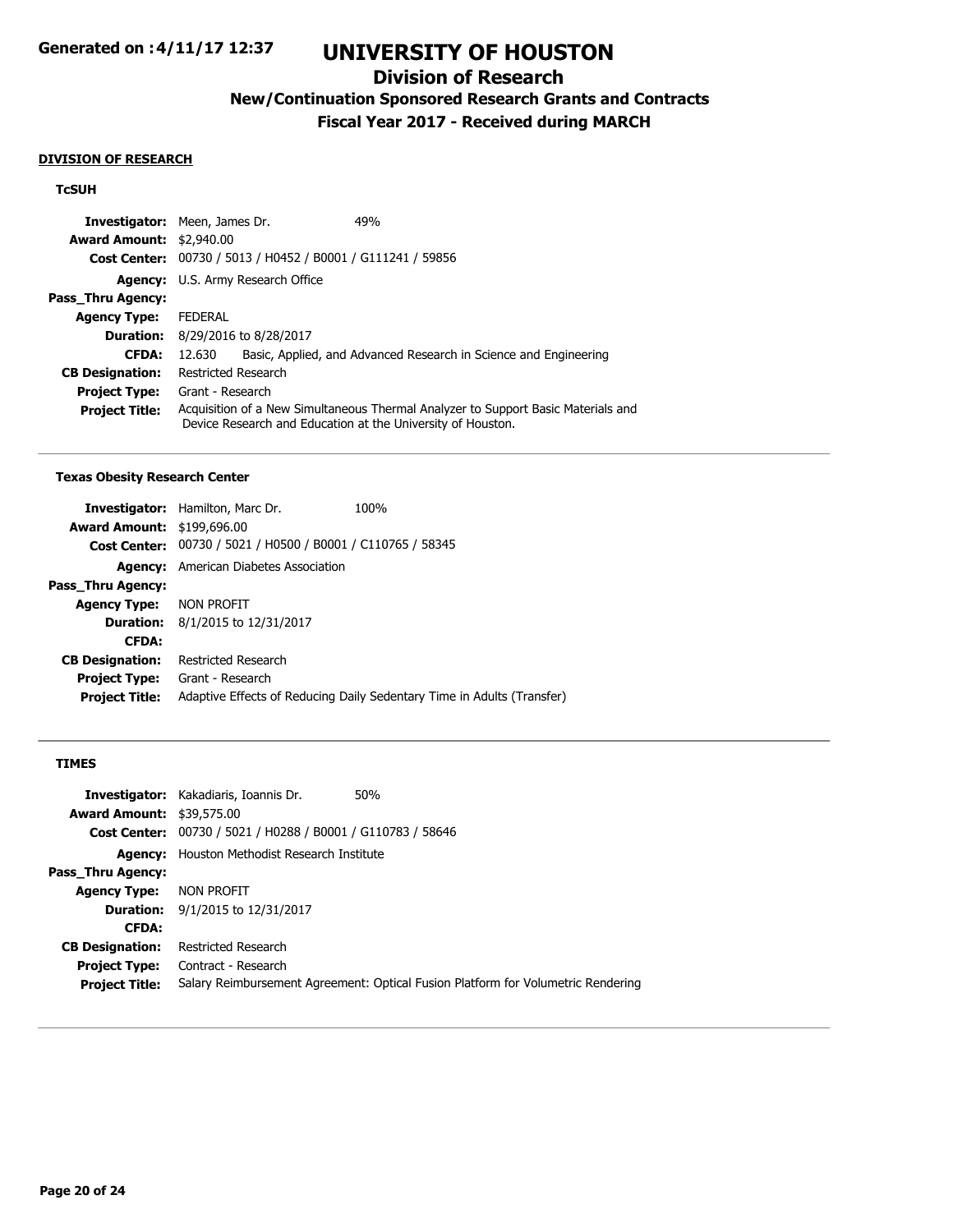# **UNIVERSITY OF HOUSTON**

## **Division of Research**

**New/Continuation Sponsored Research Grants and Contracts**

**Fiscal Year 2017 - Received during MARCH**

#### **GRADUATE COLLEGE OF SOCIAL WORK**

## **Center for Drug and Social Policy Research**

|                                  | 100%<br><b>Investigator:</b> Torres-Hostos, Luis Dr.                                                     |
|----------------------------------|----------------------------------------------------------------------------------------------------------|
| <b>Award Amount: \$69,971.00</b> |                                                                                                          |
|                                  | Cost Center: 00730 / 5013 / H0508 / B0100 / G112956 / 60380                                              |
|                                  | <b>Agency:</b> Substance Abuse and Mental Health Services Administration                                 |
| Pass Thru Agency:                |                                                                                                          |
| <b>Agency Type:</b>              | FEDERAL                                                                                                  |
| <b>Duration:</b>                 | 9/30/2016 to 8/31/2017                                                                                   |
| <b>CFDA:</b>                     | Substance Abuse and Mental Health Services - Projects of Regional and National Significance<br>93.243    |
| <b>CB Designation:</b>           | Restricted Research                                                                                      |
| <b>Project Type:</b>             | Grant - Research                                                                                         |
| <b>Project Title:</b>            | SMART Cougars: Substance Use, Mental Health, and HIV/AIDS Risk Assessment and Testing- No Cost Extension |
|                                  |                                                                                                          |

#### **Child & Family for Innovative Research**

|                                  | <b>Investigator:</b> Jennings, Sheara Williams Dr. 100% |  |
|----------------------------------|---------------------------------------------------------|--|
| <b>Award Amount: \$58,600.00</b> |                                                         |  |
| <b>Cost Center:</b>              | 00730 / 5013 / H0509 / B0100 / G113071 / 60571          |  |
| <b>Agency:</b>                   | Change Happens                                          |  |
| Pass Thru Agency:                | Administration for Children and Families                |  |
| <b>Agency Type:</b>              | <b>FFDFRAI</b>                                          |  |
|                                  | <b>Duration:</b> 9/30/2016 to 9/29/2017                 |  |
| <b>CFDA:</b>                     | Personal Responsibility Education Program<br>93.092     |  |
| <b>CB Designation:</b>           | Non Restricted Research                                 |  |
| <b>Project Type:</b>             | Grant - Research                                        |  |
| <b>Project Title:</b>            | Evaluation of Project HYPE                              |  |
|                                  |                                                         |  |

|                                  | 100%<br><b>Investigator:</b> Dettlaff, Alan Dr.                                                                                                           |  |
|----------------------------------|-----------------------------------------------------------------------------------------------------------------------------------------------------------|--|
| <b>Award Amount: \$34,500.00</b> |                                                                                                                                                           |  |
|                                  | <b>Cost Center:</b> 00730 / 5021 / H0509 / B0001 / C110299 / 58052                                                                                        |  |
|                                  | <b>Agency:</b> Center for the Study of Social Policy                                                                                                      |  |
| Pass Thru Agency:                |                                                                                                                                                           |  |
| <b>Agency Type:</b>              | NON PROFIT                                                                                                                                                |  |
|                                  | <b>Duration:</b> 7/1/2015 to 6/30/2017                                                                                                                    |  |
| <b>CFDA:</b>                     |                                                                                                                                                           |  |
| <b>CB Designation:</b>           | Restricted Research                                                                                                                                       |  |
| <b>Project Type:</b>             | Grant - Research                                                                                                                                          |  |
| <b>Project Title:</b>            | Guidelines for Managing Information Related to Sexual Orientation and Gender Expression and Identity of Children in<br>Child Welfare Systems (Evaluation) |  |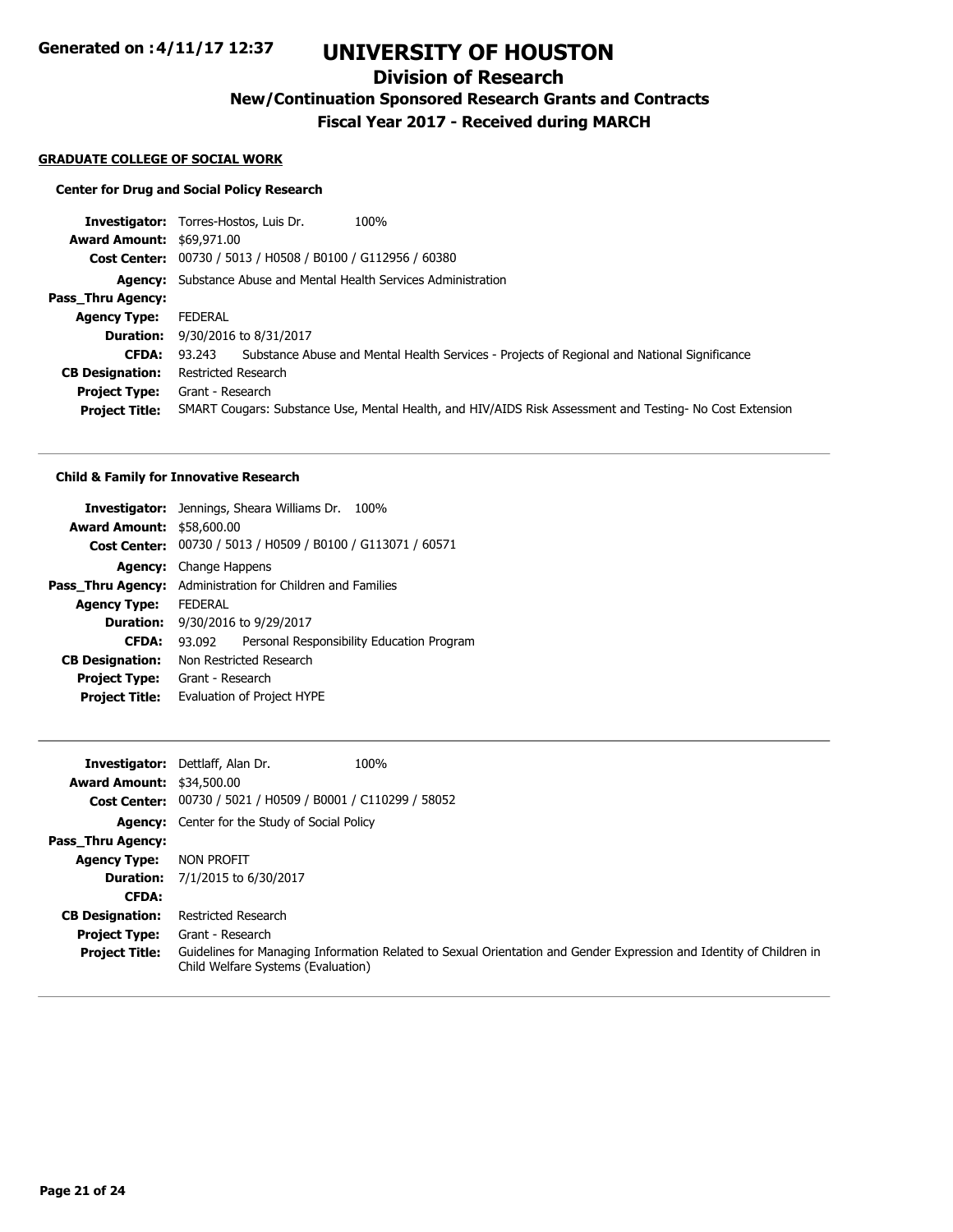# **UNIVERSITY OF HOUSTON**

## **Division of Research**

**New/Continuation Sponsored Research Grants and Contracts**

**Fiscal Year 2017 - Received during MARCH**

#### **GRADUATE COLLEGE OF SOCIAL WORK**

### **Child & Family for Innovative Research**

|                                  | <b>Investigator:</b> Sampson, McClain Dr.<br>10%                                                   |
|----------------------------------|----------------------------------------------------------------------------------------------------|
| <b>Award Amount: \$27,748.10</b> |                                                                                                    |
|                                  | Cost Center: 00730 / 5013 / H0058 / B0100 / G112039 / 60459                                        |
|                                  | <b>Agency:</b> Health Resources and Services Administration                                        |
| Pass Thru Agency:                |                                                                                                    |
| <b>Agency Type:</b>              | FEDERAL                                                                                            |
| <b>Duration:</b>                 | 9/30/2016 to 9/29/2017                                                                             |
| <b>CFDA:</b>                     | 93.243 Substance Abuse and Mental Health Services - Projects of Regional and National Significance |
| <b>CB Designation:</b>           | Non Restricted Research                                                                            |
| <b>Project Type:</b>             | Grant - Research                                                                                   |
| <b>Project Title:</b>            | Behavioral Health Training for Professional Counselors                                             |
|                                  |                                                                                                    |

#### **Dean, Social Work**

|                                  | <b>Investigator:</b> Pritzker, Suzanne Dr.                  | 100% |
|----------------------------------|-------------------------------------------------------------|------|
| <b>Award Amount: \$12,000.00</b> |                                                             |      |
|                                  | Cost Center: 00730 / 5021 / H0129 / B0001 / C112313 / 60631 |      |
|                                  | <b>Agency:</b> Council on Social Work Education             |      |
| Pass Thru Agency:                |                                                             |      |
| <b>Agency Type: NON PROFIT</b>   |                                                             |      |
|                                  | <b>Duration:</b> $3/1/2016$ to $4/30/2017$                  |      |
| <b>CFDA:</b>                     |                                                             |      |
| <b>CB Designation:</b>           | Restricted Research                                         |      |
| <b>Project Type:</b>             | Grant - Research                                            |      |
| <b>Project Title:</b>            | Coalition Scholar Position                                  |      |
|                                  |                                                             |      |

## **LIBRARY**

## **Administration, Library**

| <b>Investigator:</b> Been, Joshua<br><b>Award Amount: \$25,500.00</b> | 25%                                                                                           |
|-----------------------------------------------------------------------|-----------------------------------------------------------------------------------------------|
|                                                                       | Cost Center: 00730 / 5013 / H0083 / C0001 / G112010 / 60456                                   |
|                                                                       | <b>Agency:</b> National Endowment for the Humanities                                          |
| Pass Thru Agency:                                                     |                                                                                               |
| <b>Agency Type:</b>                                                   | FEDERAL                                                                                       |
|                                                                       | <b>Duration:</b> $1/1/2017$ to $12/31/2018$                                                   |
| <b>CFDA:</b>                                                          | 45.162 Promotion of the Humanities Teaching and Learning Resources and Curriculum Development |
| <b>CB Designation:</b>                                                | Non Research                                                                                  |
|                                                                       | <b>Project Type:</b> Grant - Public Service                                                   |
| <b>Project Title:</b>                                                 | Activating the Archive in Latin American and Latino Art History                               |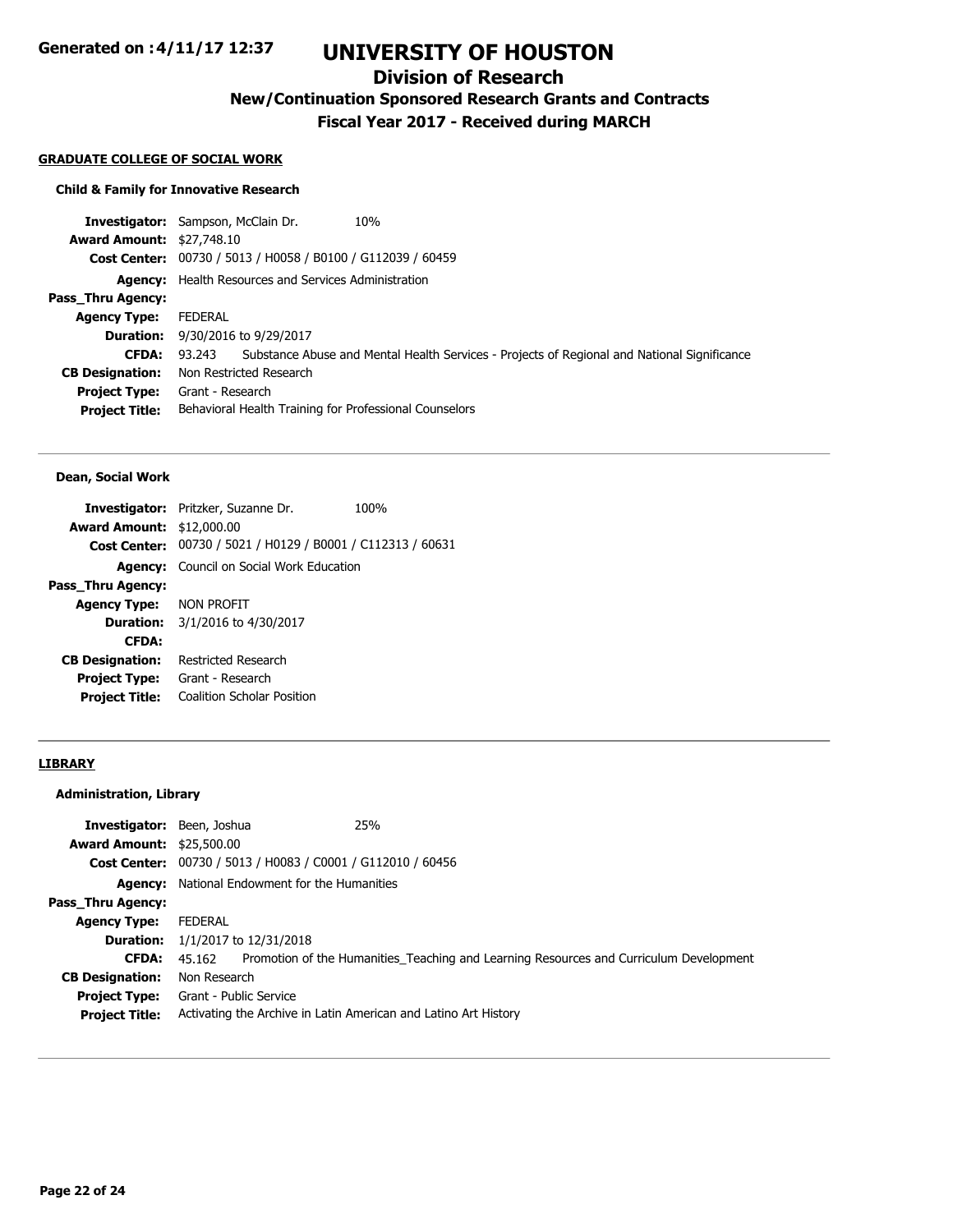## **Division of Research**

# **New/Continuation Sponsored Research Grants and Contracts**

**Fiscal Year 2017 - Received during MARCH**

## **LIBRARY**

### **Administration, Library**

|                                  | <b>Investigator:</b> Dethloff, Nora Ms.                              | 100%                                                                   |
|----------------------------------|----------------------------------------------------------------------|------------------------------------------------------------------------|
| <b>Award Amount: \$37,203.00</b> |                                                                      |                                                                        |
|                                  | Cost Center: 00730 / 5018 / H0143 / C0001 / G111857 / 60846          |                                                                        |
|                                  | <b>Agency:</b> Texas Tech University                                 |                                                                        |
|                                  | <b>Pass_Thru Agency:</b> Texas State Library and Archives Commission |                                                                        |
| <b>Agency Type: STATE</b>        |                                                                      |                                                                        |
|                                  | <b>Duration:</b> $9/1/2016$ to $8/31/2017$                           |                                                                        |
| <b>CFDA:</b>                     |                                                                      |                                                                        |
| <b>CB Designation:</b>           | Non Research                                                         |                                                                        |
| <b>Project Type:</b>             | Grant - Public Service                                               |                                                                        |
| <b>Project Title:</b>            |                                                                      | SHAPES - Sharing and Helping Prepare Academics for Educational Success |
|                                  |                                                                      |                                                                        |

#### **UH LAW CENTER**

### **Law-UH**

| <b>Investigator:</b> Evans, Barbara Dr. |                                                                               |                              | 100% |
|-----------------------------------------|-------------------------------------------------------------------------------|------------------------------|------|
| <b>Award Amount: \$16,311.56</b>        |                                                                               |                              |      |
|                                         | Cost Center: 00730 / 5013 / H0099 / B0001 / G111332 / 58675                   |                              |      |
| Agency:                                 | University of Washington                                                      |                              |      |
|                                         | <b>Pass_Thru Agency:</b> National Institutes of Health                        |                              |      |
| <b>Agency Type:</b>                     | <b>FEDERAL</b>                                                                |                              |      |
| <b>Duration:</b>                        | 12/1/2015 to 11/30/2017                                                       |                              |      |
| <b>CFDA:</b>                            |                                                                               | 93.172 Human Genome Research |      |
| <b>CB Designation:</b>                  | Restricted Research                                                           |                              |      |
| <b>Project Type:</b>                    | Grant - Research                                                              |                              |      |
| <b>Project Title:</b>                   | -Clinical sequencing in cancer: Clinical, ethical, and technological studies- |                              |      |